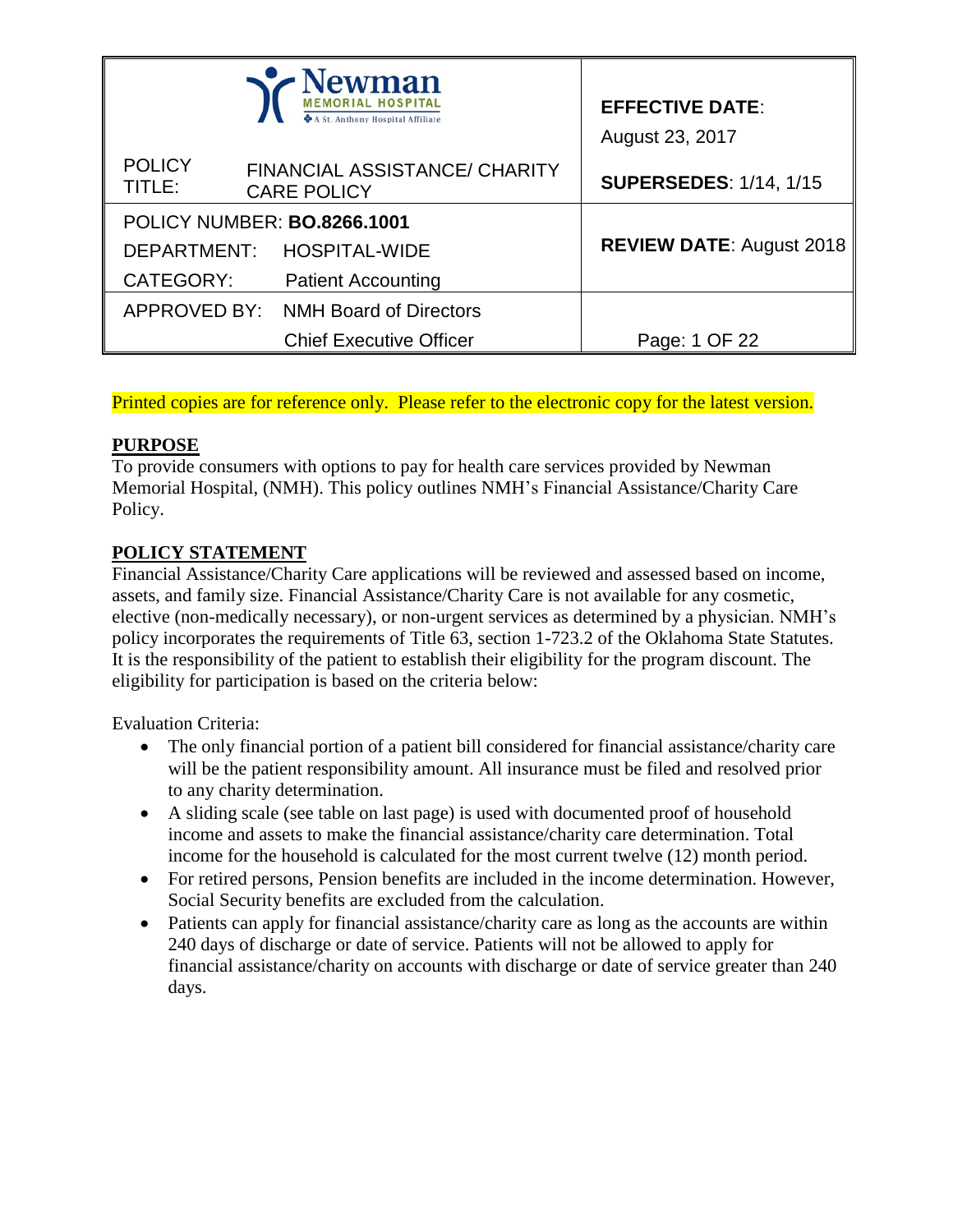Policy Title: Financial Assistance/ Charity Care Policy Policy Number: BO.8266.1001 Page 2 of 22

# **PROCEDURE**

# **Application:**

Application for eligibility determination for financial assistance may be obtained from the NMH Website, [www.newmanmemorialhospital.org](http://www.newmanmemorialhospital.org/) or directly from the NMH Patient Business Services Department's Financial Counselor (located at the first floor Registration desk), or by calling the Business office at (580) 938-2551. Consumers will have the ability to download the organization's Financial Assistance/Charity Care Policy on the hospital website. If the consumer chooses to obtain a copy of the organization's Financial Assistance/Charity Care Application from the Patient Business Services Department, the Financial Counselor will provide the consumer with a copy of the *Financial Assistance/Charity Care* policy. The Patient Financial Counselor will obtain a signature from the consumer acknowledging the acceptance of the application and the initiation of a consumer file to be retained within the Financial Counseling division of the Patient Business Services Department.

### **Required Consumer Documentation:**

Consumers are required to return the following documentation with the completed financial assistance/charity care application (if applicable):

- DHS Eligibility Letter showing dates of coverage
- Social Security Eligibility Letter
- Signed copy of the most current year's federal income tax return and copies of the most recent W-2's for each household wage earner. **Key Point:** For students, a copy of their Financial Aid Award Letter (student loans do not count as income)
- Verifiable income statements, pay stubs, from the last three (3) months. Other income includes: financial assistance from parents or other relatives, child support, alimony, interest income, tips, unemployment, etc.
- Self-employed consumers will be required to produce a quarterly tax return if they contend that current income differs from their prior year income

**Key Point:** Consumers with no visible means of support will not be approved.

- Consumers who are homeless and living in a shelter will be required to obtain a letter of verification from the director of the shelter to submit with their application.
- Consumers who reside in a household of which they are not a legal dependent of the head of household will not be required to provide proof of income for every member of the household. They will only be required to provide their own proof of income. The other members of the household will not be listed on the application and household expenses will not be included.
- Family members are defined as persons occupying the same household and who are identified as dependents for tax purposes.
- The consumer will be required to complete a credit application. Application must be made prior to the account being placed with a collection agency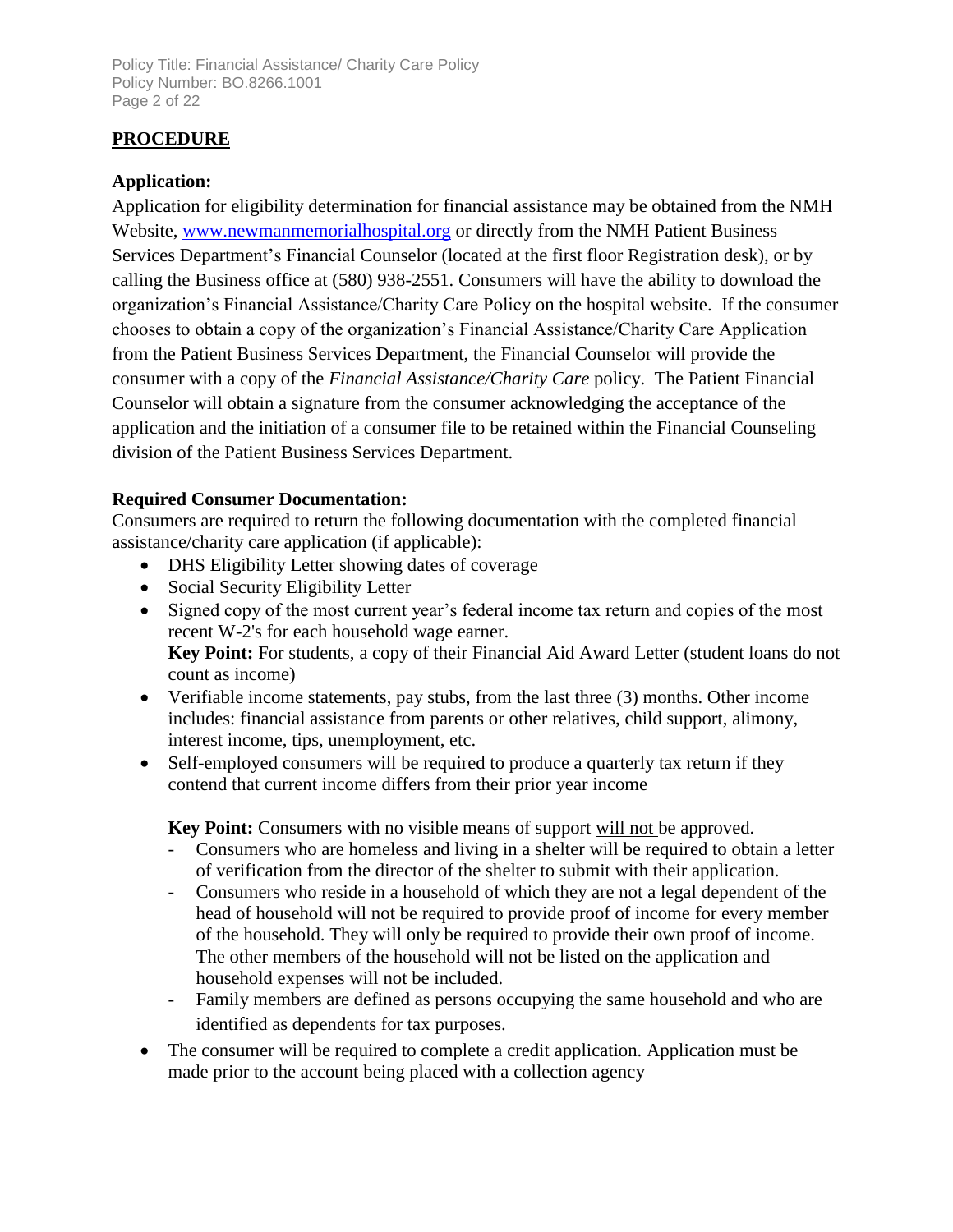Policy Title: Financial Assistance/ Charity Care Policy Policy Number: BO.8266.1001 Page 3 of 22

- Patient Business Services will obtain a current credit report as needed for verification of documentation enclosed in the application
- Proof of Food Stamps

# **Exceptions:**

- $\triangleright$  Consumers who qualify for the following aid programs will automatically be awarded Financial Assistance/Charity Care:
	- SSI/Disability
	- Food Stamps
	- Consumers who qualify for Special Low Income Medicare Beneficiary (SLMB) will have any consumer responsibility adjusted to charity.
	- Consumers who have Medicare and Medicaid (dual eligible) and Medicare denies the claim or a portion of the claim, i.e. ambulance determined not medically necessary, non-covered self-administered drugs, Medicare Local Coverage Determinations (when an ABN is signed), those charges will be adjusted to charity once Medicare and Medicaid have been billed and have assigned an amount to patient responsibility.

# **Key Point:**

Copayments as required under Medicaid will be collected from patients and not considered part of the charity adjustment.

### **Additional Financial Assistance Determinations:**

- NMH may consider granting, "Medical Indigence Allowance", if the patient's adjusted gross monthly income is less than monthly living expenses (to include only house payment or rent, food, utilities, and insurance) when applicant is the head of household (e.g., homeowner, rental lessor, etc.). Full financial assistance/charity may be granted in these cases.
- For those consumers who exceed Federal Poverty Guidelines (FPG), NMH will reduce the patient responsibility portion of the bill to no more than twenty percent (20%) of the patient's gross annual income per account, with this reduction requiring written approval
- $\triangleright$  In the event the consumer is deceased, the consumer's Attorney or Personal Representative should provide an official determination if the deceased has an estate. If there is no estate, the patient's family may complete a Financial Assistance application. If the family has no assets or funds to pay the patient's bill, the account maybe adjusted as uncollectible Bad Debt or if the patient has Medicare as Medicare Bad Debt. Full financial assistance/ charity care may be granted if the deceased has no surviving family members.

### **Deadline for Application Completion and Records Submission:**

NMH's official **Financial Assistance/Charitable Care Application** must be completed, in its entirety, and submitted, in person unless otherwise approved by NMH Financial Counselor, to the Patient Business Services Department's Financial Counselor within fifteen (15) business days of the consumer making their official request for consideration to receive Financial Assistance/Charitable Care.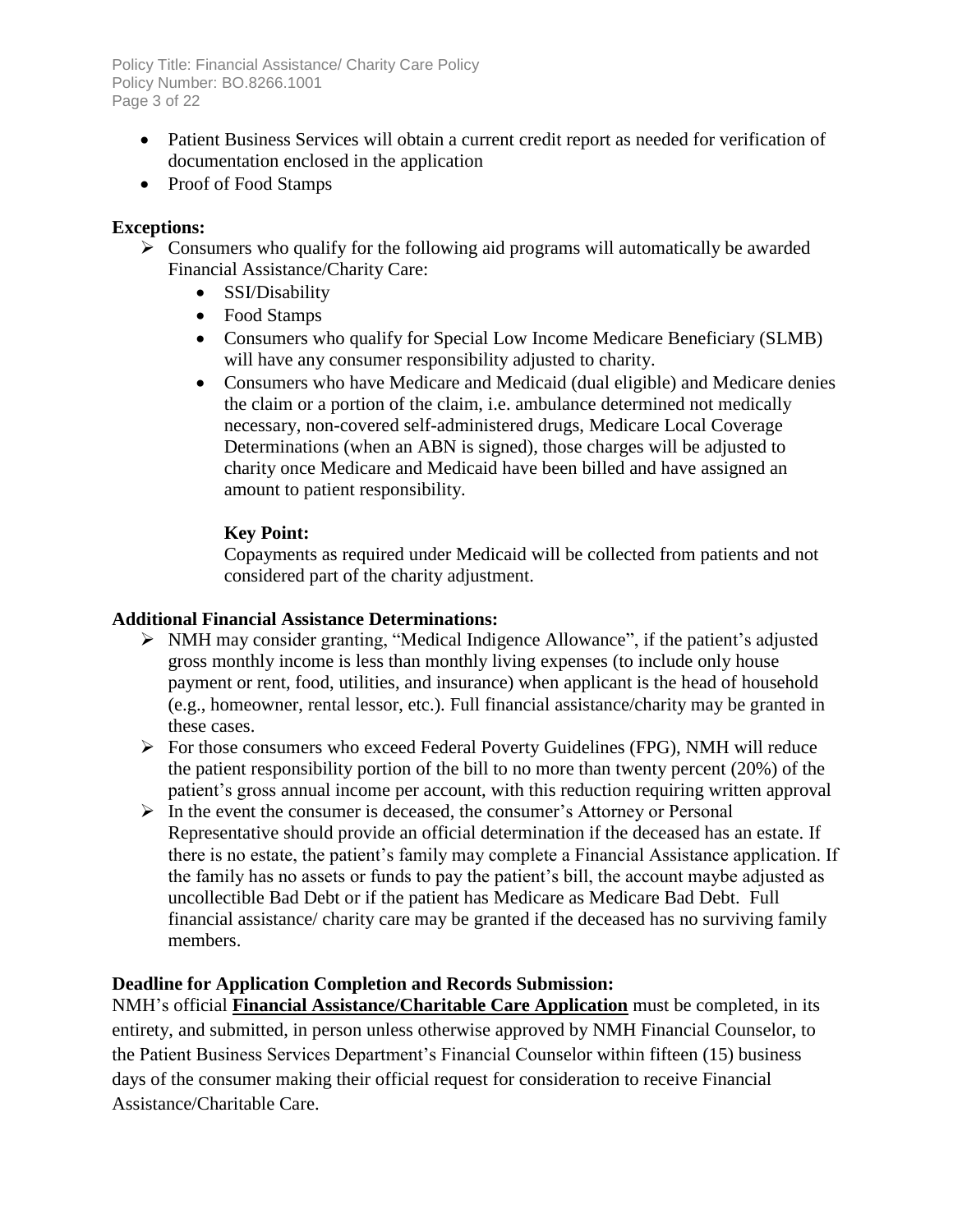# **Key Point:**

Deadline extensions may be granted, but the new application deadline must be documented within the consumer's file. Extension for Financial Assistance/Charitable Care will not be considered beyond the 240-day consideration period without written prior approval from an approved member of the organization's Administrative Team.

# **Management of Financial Assistance/Charity Care Determinations:**

 Approved Assistance: Partial or full financial assistance/charity care will be determined through this policy.

### **Key Point:**

If partial assistance is approved and payment arrangements are not kept in compliance, the organization at its sole discretion may rescind the charity agreement and balance is due in full. Documentation used to support the charity application will be kept on file for a maximum twenty-four (24) period and maintained with strict confidentiality.

- The application will apply to patient liabilities within six (6) months of the date of the application unless there is reason to believe that the circumstances have changed.
- The criteria for granting charity care are gross income, prior to the deduction of business expenses, taxes and other expenses, and the size of the family unit in accordance with Department of Health and Human Services (DHS) poverty guidelines:

| Gross Wages Exceeding The DHS Poverty | Percentage of Patient Liability                                                                |
|---------------------------------------|------------------------------------------------------------------------------------------------|
| Guideline by:                         | Allowable as Charity Care                                                                      |
| Less than or equal to 180%            | 100%                                                                                           |
| 181 - 200%                            | 90%                                                                                            |
| $201 - 220%$                          | 80%                                                                                            |
| $220 - 300\%$                         | The cost of services as determined by<br>the NMH cost to charge ratio by the<br>billed charges |

### **Identifying Consumers Eligible for Financial Assistance/Charitable Care:**

- In accordance with this policy, NMH shall consider providing financial assistance/charitable care assistance to patients for medically necessary or physician determined medically necessary services including, but not limited to: emergency services, surgery, diagnostic testing, inpatient services, patient's receiving home care, hospice and educational programs.
- Any patient seeking urgent or emergent care through the Emergency Room at Newman Memorial Hospital will be treated without regard to the patient's ability to pay until the completion of a Medical Screening Examination is performed and the patient is deemed stable outlined by the EMTALA guidelines.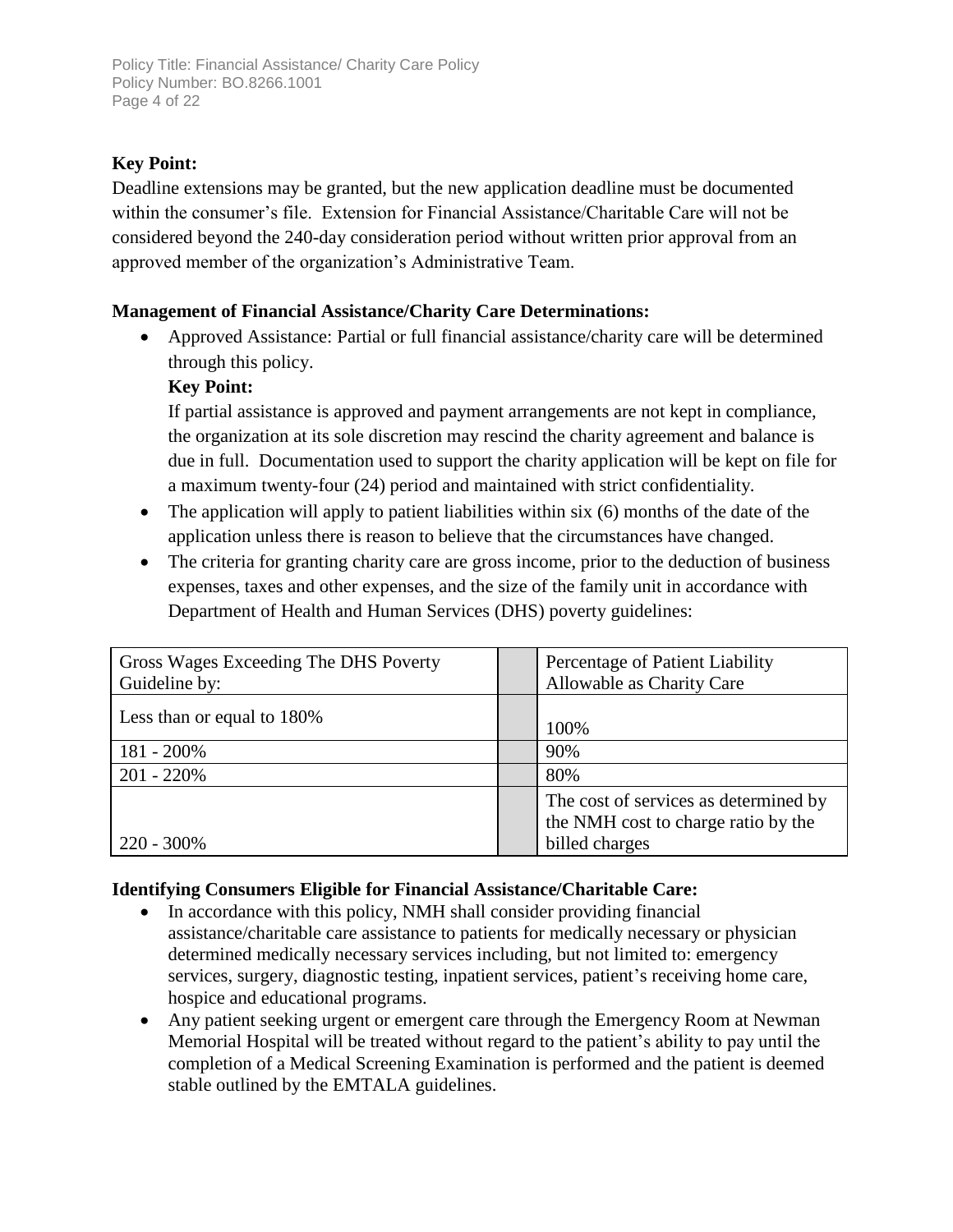Policy Title: Financial Assistance/ Charity Care Policy Policy Number: BO.8266.1001 Page 5 of 22

- Persons applying for financial assistance/charitable care from NMH will not be discriminated against because of race, religion, sex, color, national origin, age, or disability.
- All information provided to NMH for eligibility determination will be maintain in the strictest of confidentially and maintained in a secure location within the Patient Business Services Department.
- All eligibility determinations will be managed by the Patient Financial Counselor (PFC) the approval signatures of the PFC and the Director of Patient Business Services on every determination letter of approval or denial.
- Limitation for approval of Financial Assistance/Chartable Care are as follows:
	- Patient Financial Counselor  $\$0 500$ - Patient Business Services Director  $$501 - 2,500$
	- NMH Chief Financial Officer  $$2,501 5,000$
	- NMH Chief Executive Officer \$5,001 10,000
	- NMH Board of Directors  $> $10,000$
- Federal Poverty Level (FPL) Guidelines are established annually and subject to update/change.
- Applicants for Financial Assistance/Chartable Care are to be notified, in writing, as to their eligibility Financial Assistance/Chartable Care within thirty (30) business days of receipt of a completed application that includes all required documents to support the consumer's financial status.

### **Key Point:**

Exceptions to this policy may only be made by written approval for the organization's Chief Financial Officer and/or the Chief Executive Officer, taking extenuating circumstances into consideration. These circumstances are required to be documented and retained within the consumers file and a part of the documentation justifying a decision to provide Financial Assistance/Charitable Care.

### **Overview of Service Line Determinations:**

- URGENT VERSUS EMERGENT
	- Urgent Care Care provided to a patient with a medical condition that is not life/limb threatening or not likely to cause permanent harm, but requires prompt care and treatment, as defined by the Centers of Medicare and Medicaid Services to occur within 12 hours, to avoid:

- Placing the health of the patient in serious jeopardy or to avoid serious impairment or dysfunction; or

- Likely onset of an illness or injury requiring emergent services, as defined in this document.

- $\triangleright$  Emergent care is that provided to a patient with an emergent medical condition, further defined as:
	- o A medical condition manifesting itself by acute symptoms of sufficient severity such that the absence of immediate medical attention could reasonably be expected to result in one of the following: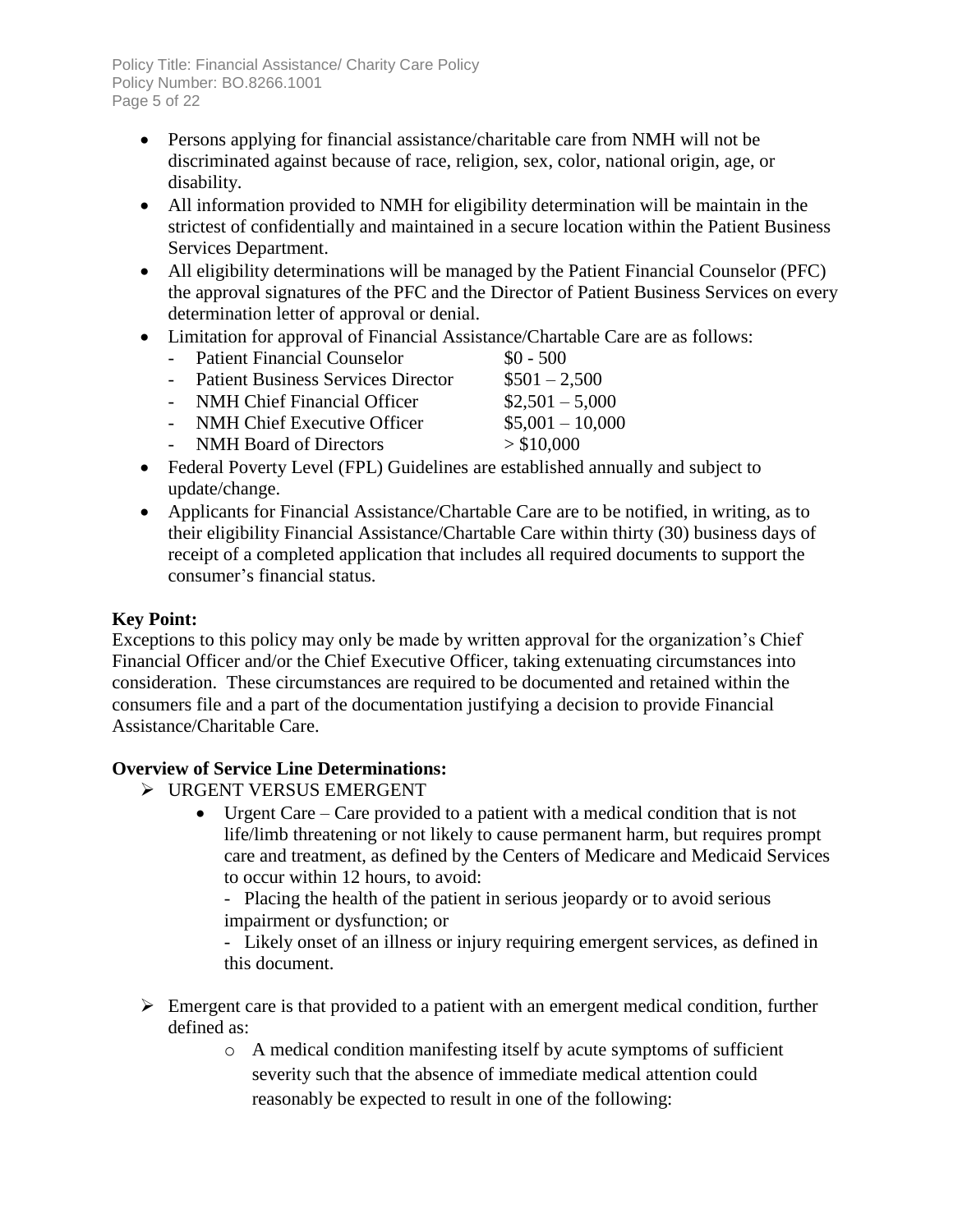- Placing the health of the patient (or, with respect to a pregnant woman, the health of the woman or her unborn child) in serious jeopardy, or
- **Serious impairment to bodily functions, or**
- Serious dysfunction of any bodily organ or part.
- o With respect to a pregnant woman who is having contractions, that there is in adequate time to effect a safe transfer to another hospital before delivery, or that the transfer may pose a threat to the health or safety of the woman or her unborn child.

As outline within the organizations Point of Service/Pre-Service Cash Collection Policy, P&P #B8266.115 NMH requires consumer to provide a "Point of Collection Deposit" when requesting those services that are deemed elective, non-emergent or after a qualifying medical Screening Examination has been performed and the consumer has been deemed stable. The following is an excerpt of the Point of Service/Pre-Service Cash Collection Policy Statement:

It is the policy of Newman Memorial Hospital, Inc. to enforce the point of service collection (expected co-payment, deductibles, and/or coinsurance collection) for all NONEMERGENT services provided to consumers.

- 1. NMH requires patients to meet their financial obligations, as defined by the type of their financial sponsorship (i.e., third-party payor, Medicare, etc.) upon receiving services.
	- a. Payors' required co-payments, deductibles, and/or co-insurances for patients with third party insurance coverage.
	- b. Payment deposits for self-pay/uninsured patients or those patients receiving out-ofnetwork or non-covered services.
- 2. Patients who are unable to meet their financial obligation to NMH will be referred to Financial Counseling for evaluation of the individual/family's financial status and assistance in identifying alternative sources of funding, **before service are rendered**.
- 3. A designated representative within each registration area will request payment at the time of patient pre-registration, sign-in, registration, or **prior to discharge in the case of in-patient and/or emergent services**. Payments will be posted in EPIC and a receipt will be provided to the patient, if requested.

# 4. **KEY POINT: Emergent cases will never be delayed based on a patient's inability to provide demographic or financial information or pay prior to discharge**.

5. Where past due balances are known, all representatives will attempt to collect and/or educate the patient on his or her past due liabilities. All payments received will be stored in a secure location by designated representatives at the point-of-service and reconciled with receipts at the end of day.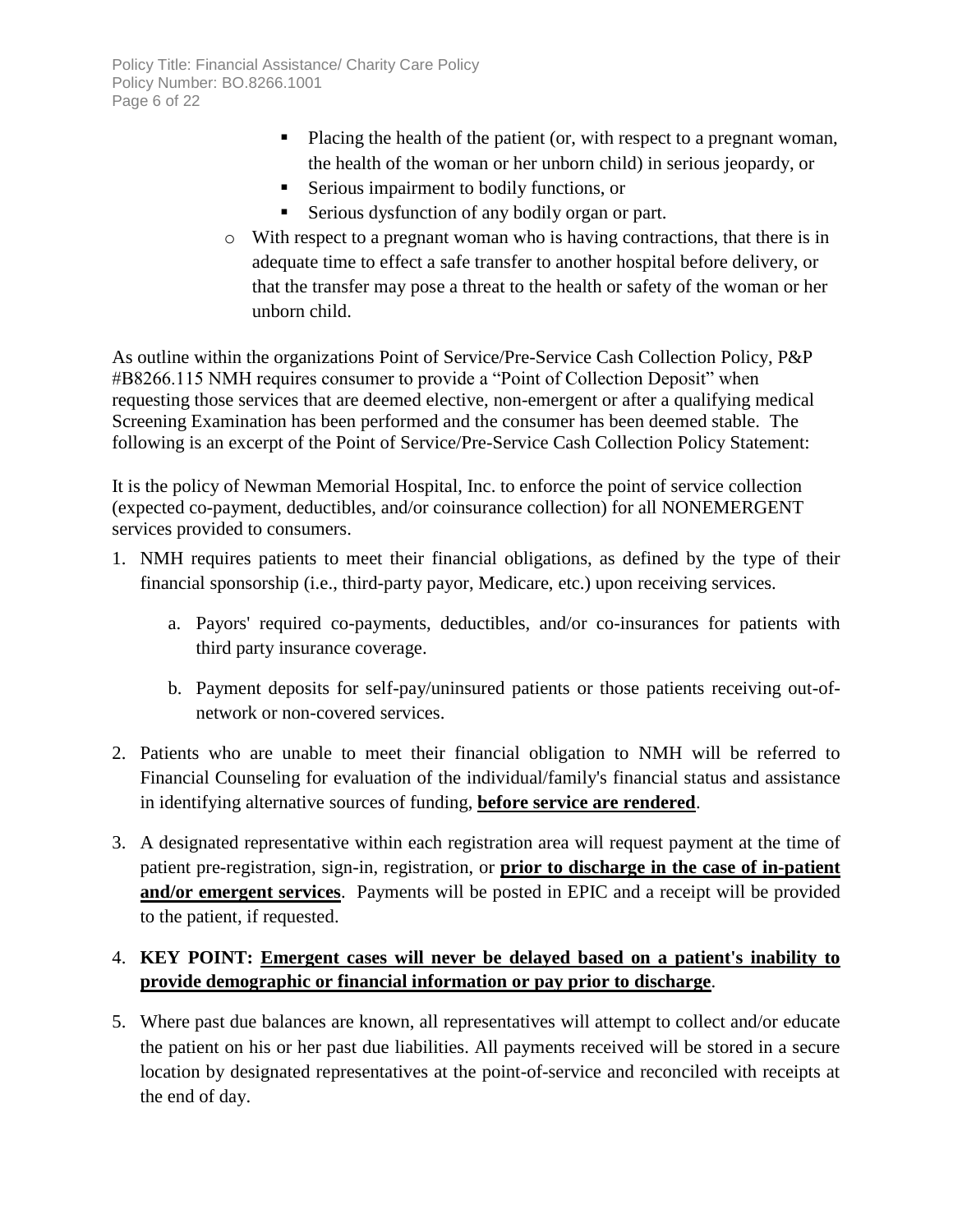Policy Title: Financial Assistance/ Charity Care Policy Policy Number: BO.8266.1001 Page 7 of 22

# **NOTICE:**

In accordance with Federal law and U.S. Department of Agriculture policy, NMH is prohibited from discriminating on the bases of race, color, national origin, sex, age, or disability in the enforcement of the Point of Service/ Pre-service Cash Collections Policy.

# **BILLING AND COLLECTIONS PROCEDURE**

- 1. Patients shall be registered in the Hospital's Information System in a manner that ensures the capture of the information necessary to effectively provide medically necessary care and to professionally bill for services rendered.
- 2. After services are rendered the patients or guarantor's insurance (if any) shall be billed. If the patient has no insurance and was registered self-pay the bill for services will be adjusted in accordance with the Hospital's FAP.
- 3. The Hospital will make reasonable efforts to collect from an insurance carrier prior to billing the patient for services rendered. If after reasonable efforts are made to collect from the insurance carrier the hospital shall seek assistance from the patient to contact the insurance carrier and resolve the outstanding claim. If these efforts are not successful then the account may be changed to a self-pay account.
- 4. After the account, or any portion of such account, is deemed self-pay the Hospital, or it's designated agent, will bill the patient or guarantor for the remaining balance on the account.
- 5. Accounts that are deemed self-pay will receive up to four statements and/or notices asking that the account balance be paid.
- 6. After exhausting reasonable efforts over a period of up to 90 days to collect a self-pay balance, the Hospital may refer the account to a collection agency. Such referral shall not be deemed to be an Extraordinary Collection Action (ECA).
- 7. An account with a collection agency shall generally be pursued up to 180 days unless, after consulting with the Hospital, it is determined to maintain an account beyond that timeframe. If it is determined by the Hospital's Patient Financial Services department that the account requires an ECA, and such account meets the requirements of 501R, including but not limited to waiting a minimum of 120 days after the first post discharge bill to commence ECA activities, the agency shall notify the patient in writing a minimum of 30 days prior to commencing ECA. Such notification shall include a copy of the Hospitals plain language summary of the FAP along with a statement as to which ECA's the agency may be taking. If within the 30 day notice period the patient requests financial assistance, and the account is not older than 240 days from the first post discharge bill, then the patient shall be given 10 days to apply for financial assistance before ECA may be initiated. In the event ECA has been initiated and the account is not older than 240 days from the first post discharge billing date and the patient requests financial assistance then the ECA will be suspended for up to 10 days to allow for the patient to apply for financial assistance. (the first post discharge bill shall be the first bill a patient receives for services regardless if services are ongoing)
- 8. ECA's that the Hospital or its agents may take include:
	- Reporting adverse information to a credit reporting agency
	- Placing a lien on property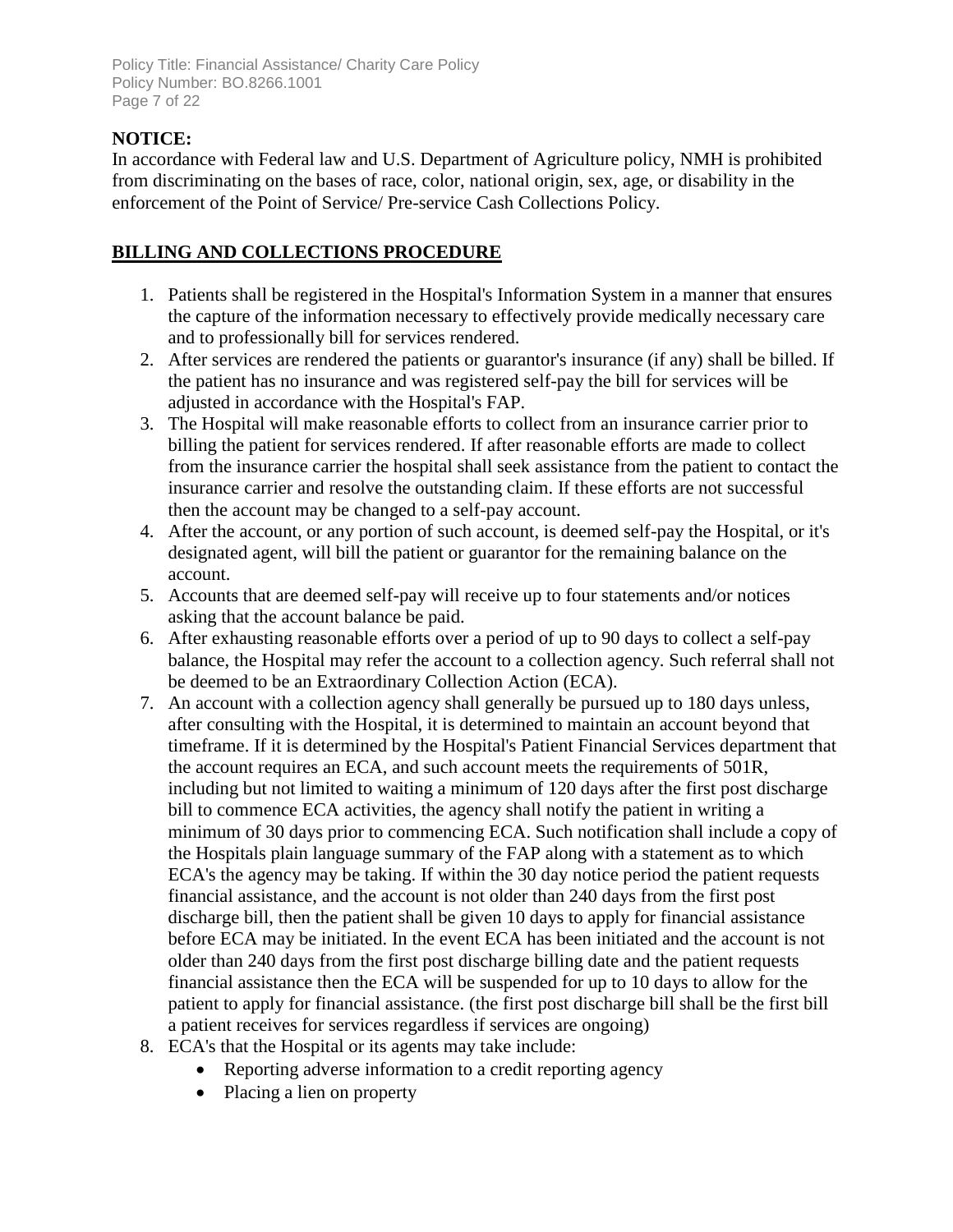Policy Title: Financial Assistance/ Charity Care Policy Policy Number: BO.8266.1001 Page 8 of 22

- Foreclosing on property
- Attaching or seizing a bank account or property
- Garnishing wages
- Deferring, denying or requiring payment for non-emergency medically necessary care when there is non-payment of previously provided care.

### **Categories of Consideration during the Evaluation of Eligibility for Financial Assistance/Charitable Care:**

# **Medical Necessity -**

- NMH offers the opportunity to receive financial assistance/charitable care to eligible consumers for all services provided to all patients if the service is deemed a medical necessity.
- Medical necessity is defined as any procedure reasonably determined to prevent, diagnose, correct, cure, alleviate, or prevent the worsening of conditions that endanger life, cause suffering or pain, resulting in illness or infirmity, threatening to cause or aggravate a handicap, or cause physical deformity or malfunction, if there is no other equally effective, more conservative or less costly course of treatment available.
- Patients receiving emergency services shall be treated in compliance with EMTALA regulation. Initial registration processes shall only include asking the consumers first and last name, address, and/or social security number for registration purposes with no mention of the consumer's ability to pay until all requirements of EMTALA are met.

# **Key Point:**

EMTALA Requirements:

- o Provide a medical screening examination to all patients that present upon its premises seeking medical attention: This provision requires hospitals to accept and evaluate any patient on its premises who presents for a nonscheduled visit and seeks care, regardless of ability to pay.
- o Hospital Premises: Any area, facilities or services contained in the hospital's operating certificate, such as hospital-owned clinics or physician practices owned by the hospital. Those units and departments under the legal definition of a dedicated emergency room and the grounds of the hospital, which is recognized as being within two hundred fifty (250) yards of the hospital.
- o Stabilization of an identified Emergency Medical Condition (EMC): Any condition that is a danger to the health and safety of the patient or unborn fetus, or may result in a risk of impairment or dysfunction to any bodily organ or part if not treated in the foreseeable future, and includes a specific range of itemized conditions.
- o Once all emergent requirements are met, the consumer will be required to meet with the registration clerk to complete the registration process and establish Point of Service Collection. Please refer to the Point of Service/Pre-Service Cash Collection Policy, P&P #B8266.115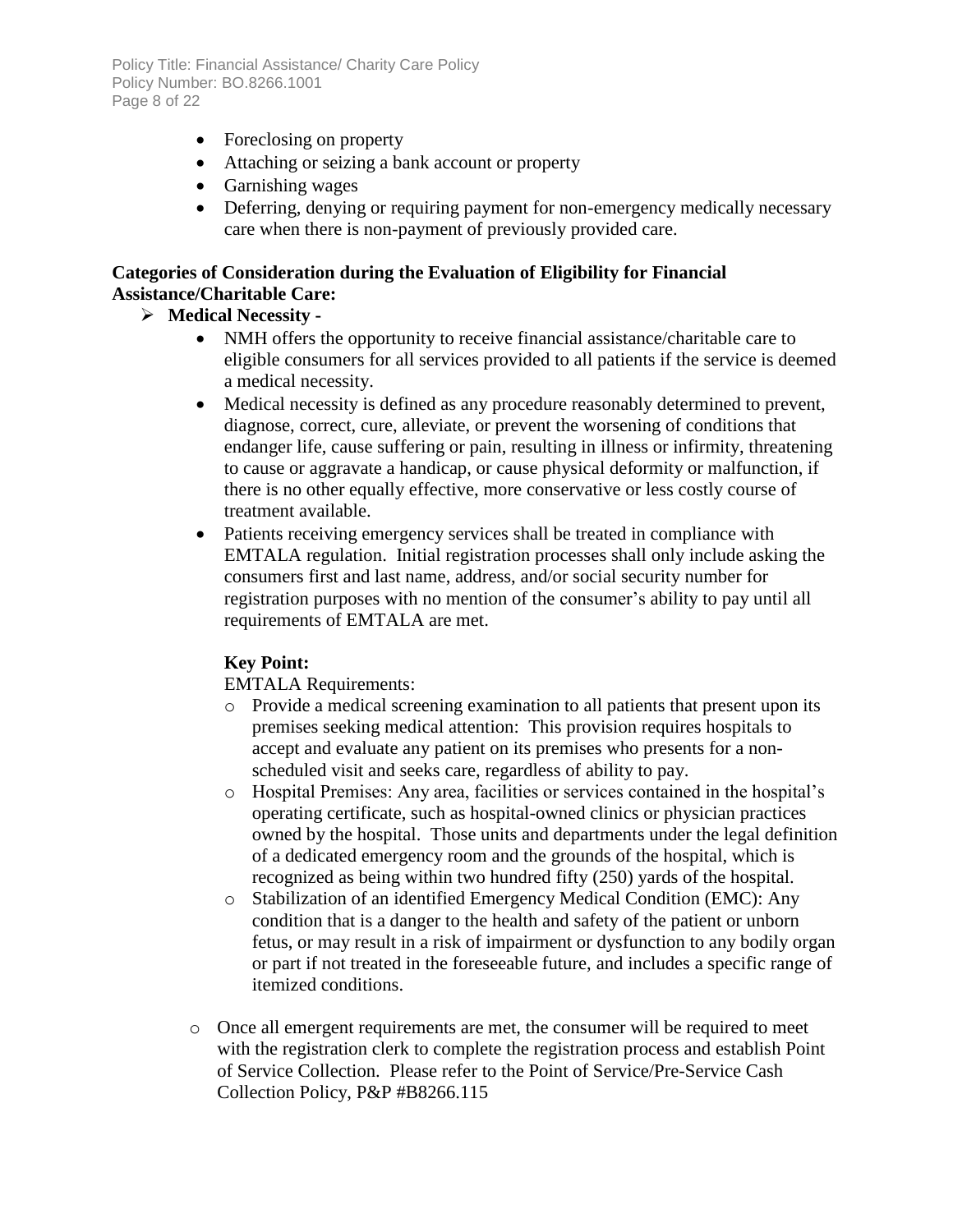### **Authorization and Methodology**

# • PATIENT ASSISTANCE

### **Key Point:**

Review, consideration and approval of financial assistance/charitable care are managed by the Patient Business Services Department and the Patient Financial Counselor.

- 1. The methodology used considers income, family size, available resources and the likelihood of future earnings (net of living expenses) sufficient to pay for health care services provided. All available financial resources will be evaluated before determining financial assistance eligibility. NMH will consider financial resources for all members of the household and all other persons having legal responsibility to provide for the patient, such as the parent of a minor child or a patient's spouse. Patients are required to provide information and verification of ineligibility for benefits available from insurance, Medicare, Medicaid, workers' compensation, third-party liability and other programs.
- 2. NMH uses the Prospective Medicare Method to determine the amounts generally billed (AGB). NMH will not charge an FAP-eligible patient more than amounts generally billed (AGB).
- 3. Separate determinations of eligibility for charity care will be made for each date of service. Confirmation of continued eligibility should be updated every 90 days for patients who require ongoing health care services.
- 4. Patient/guarantors will be notified when the Hospital determines the amount of charity care eligibility related to services provided by the hospital. The patients/guarantors shall be advised that such eligibility does not include services provided by non-MBO employees or other independent contractor providers (e.g., emergency room physicians, private physicians, anesthesiologist, radiologists, pathologists, etc.) depending on the circumstances. The applicant will be informed that periodic verification of financial status is required in case of future services. Patient financial records shall be flagged to indicate future services shall be written off in accordance with the financial assistance determination. Guarantors will be notified in writing, if financial assistance is denied, with a brief explanation for the determination provided. A copy of the letter will be retained along with the application in the confidential central file.
- 5. A listing of all financial assistance/charity care discounts is maintained by the Patient Business Services Department with the following information:
- o patient name,
- o patient account number(s),
- $\circ$  date(s) of service,
- o brief descriptions of services provided,
- o total charges,
- o amounts written-off to charity,
- o date(s) of write-offs and the names of the authorizing individuals.
- o Written denials of charity care discounts, including denial reasons, shall be retained in the confidential file(s)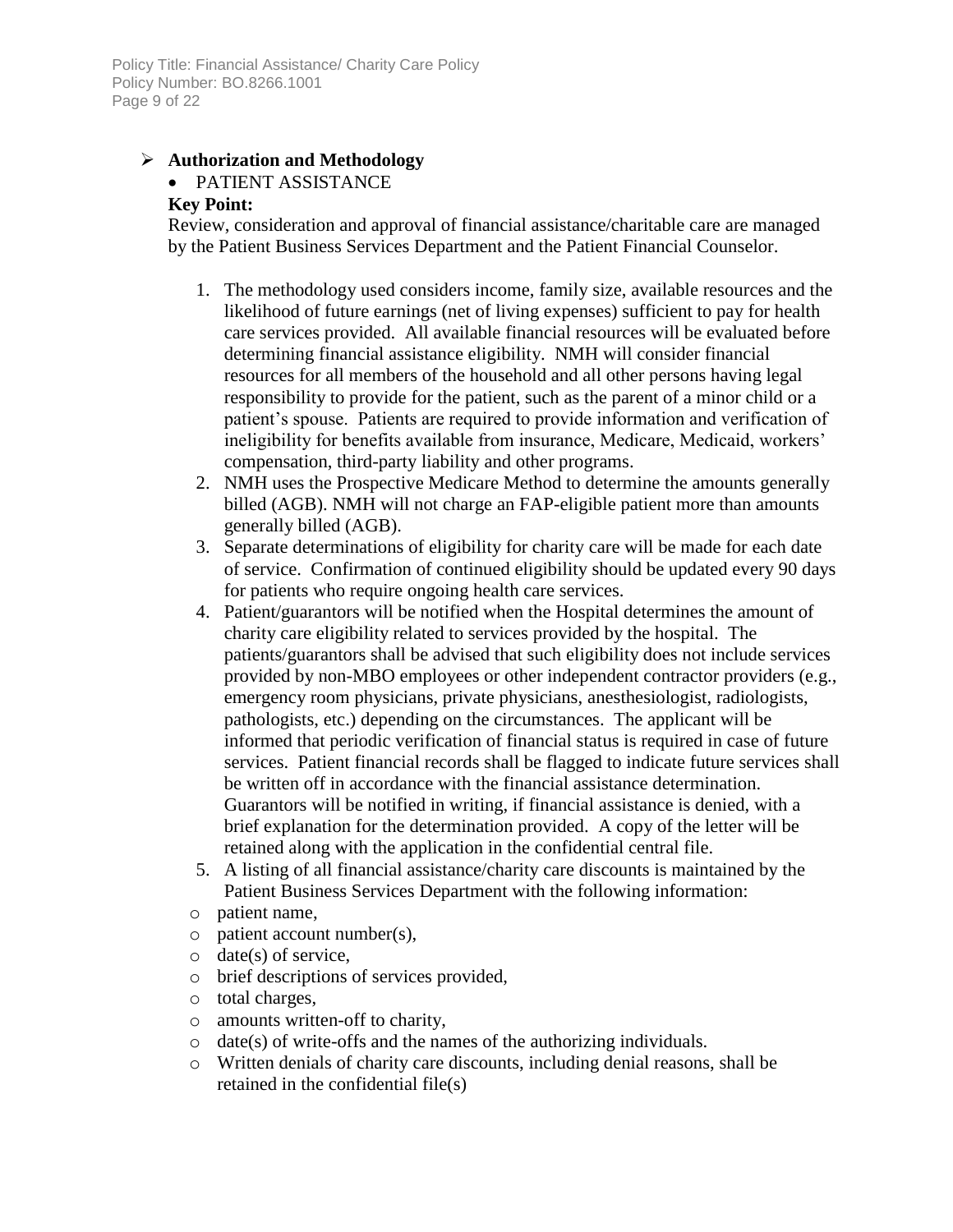Policy Title: Financial Assistance/ Charity Care Policy Policy Number: BO.8266.1001 Page 10 of 22

# **Medical Indigence**

The decision about a patient's medical indigence is fundamentally determined by the hospital without giving exclusive consideration to a patient's income level when a patient has significant and/or catastrophic medical bills. Medically indigent patients do not have appropriate insurance coverage that applies to services related to neonatal care, organ transplants, cancer, burn care, long and/or intensive care, etc., within the context of medical necessity. Such patients may have a reasonable level of income but a low level of liquid assets and the payment of their medical bills would be seriously detrimental to their basic financial well-being and survival.

NMH's Financial Counselor shall make a subjective decision about a patient/guarantor's medically indigent status by reviewing formal documentation for any circumstance in which a patient is considered eligible for a charity care discount on the basis of medical indigence.

The NMH Financial Counselor is responsible for obtaining and/or developing documentation that supports the medical indigence of the patient. Examples of such documentation to be reviewed are:

- Copies of all patient/guarantor medical bills
- Information related to patient/guarantor's drug costs
- Multiple instances of high dollar patient/guarantor co-pays, deductibles, etc.
- Other evidence of high dollar amounts related to healthcare costs, such as the existence of an HSA (Health Spending Account) that has been fully expended

The NMH Financial Counselor shall consider granting financial assistance either through the use of Federal Poverty Level (FPL) Guidelines or up to 100% if the patient has the following:

- No material applicable insurance
- No material useable liquid assets
- Significant and/or catastrophic medical bills

In most cases, the patient will be expected to pay some amount of the medical bill, but the facility shall not determine the amount based solely on the income level of the patient. Recommendations to provide charity care can be accepted from sources such as physicians, community or religious groups, internal or external social services or financial counseling personnel. For instances in which a patient does not complete an application for financial assistance, Newman Memorial Hospital may grant charity care without a formal request, based on presumptive circumstances.

# **Recording Charity Care**

NMH shall properly distinguish write-offs of patient accounts between charity care discounts and bad debt expenses. Such amounts shall be recorded in accordance with generally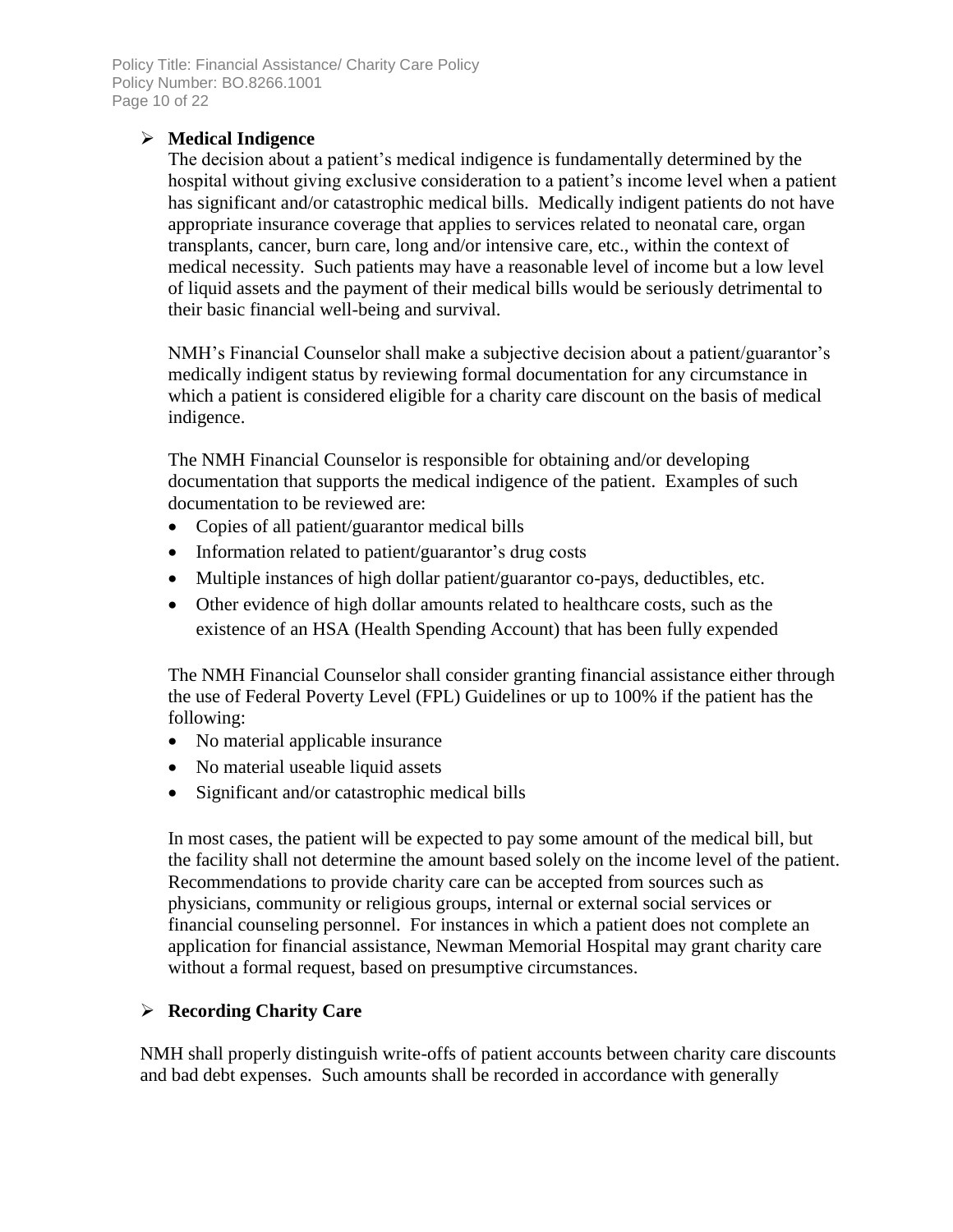accepted accounting principles and properly disclosed in financial statements and other reports.

Charity Care represents health care services provided but were never expected to result in cash flows. As a result, charity care does not qualify for recognition as receivables or revenue in the financial statements.

NMH shall write off patient accounts in one of the following two categories:

Charity care discounts consisting of:

 Patients with no third-party payment source and for whom there is no expectation of payment

### **OR**

 Medicare and Medicaid patients who are determined to be financially unable to pay applicable co-payment obligations, in which case the unpaid co-payment qualifies as a charity care discount for the facility and can be claimed on any filing for reimbursement as a Medicare or Medicaid bad debt.

Bad Debts – consisting of patients who have the ability to pay for health care services, where the patient or insurer does not pay the obligation.

A line item for charity care discounts does not appear in the Newman Memorial Hospital statements of operations because the amount is netted against gross revenues. The amounts written-off should be tracked for comparison with both the amounts budgeted for charity care discounts and prior-period charity care discounts. The cost of providing charity care discounts to all patients is recorded in the appropriate natural expense classifications in the Newman Memorial Hospital statements of operations when expenses are incurred through payroll records or accounts payable.

NMH shall include this information in the IRS Form 990 federal reporting and required state reporting.

NMH will use the approved journal entries required in accounting for reserves for charity care discounts.

### **Recording Community Benefit**

In accordance with its mission and philosophy, Newman Memorial Hospital sponsors a broad range of services to both the poor as well as to the broader community. Community benefit provided to the "poor" includes the cost of providing services to persons who cannot afford health care, due to inadequate resources and/or who are uninsured or underinsured. Community benefit for the poor includes: traditional charity care; unpaid costs of Medicaid and other indigent public programs; services such as free clinics and meal programs for which there is no charge or for which a nominal fee has been assessed; and cash and in-kind donations of equipment, supplies or staff time volunteered on behalf of the community.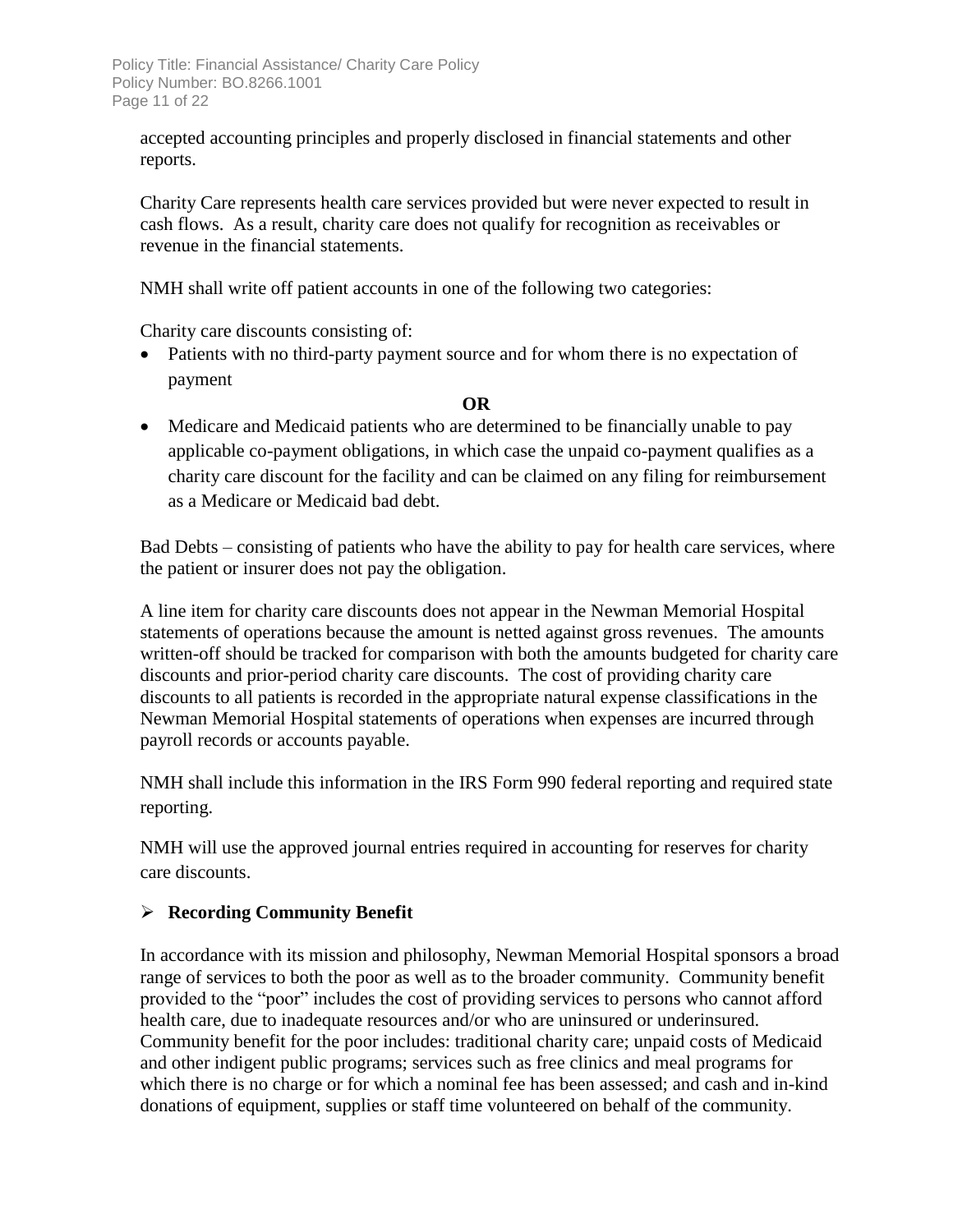Community benefit provided to the "broader community" includes the cost of providing services to other populations who may not qualify as poor but may need special services and support. This type of community benefit includes: unpaid costs of Medicare and other programs for seniors; services such as health promotion and education, health clinics and screenings, all of which are not billed or can be operated only on a deficit basis.

The following methods will assure that charity policies and procedures are being implemented consistently and fairly:

- We will utilize results to encourage discussion groups that allow staff to describe their perceptions of charity care discounts and to identify possible conflicting practices.
- We will monitor staff adherence to Newman Memorial Hospital charity care policy and procedures. Newman Memorial Hospital reviews actual experience for both charity care discounts and community benefit, in comparison to budgeted expectations quarterly.

# **Other Providers Covered by the FAP**

Other than the hospital itself, the following providers delivering emergent or medicallynecessary care in the hospital are identified as either following or not following this Financial Assistance/ Charity Care Policy:

Newman Healthcare Associates – Does not follow

NES Physician Group – Does Follow

Dr. Worthen, Urology – Does not follow

Dr. Cameron, Dermatology – Does Follow

Dr. Kassabian, Cardiology – Does not follow

Dr. Huenergardt, General Surgery – Does not follow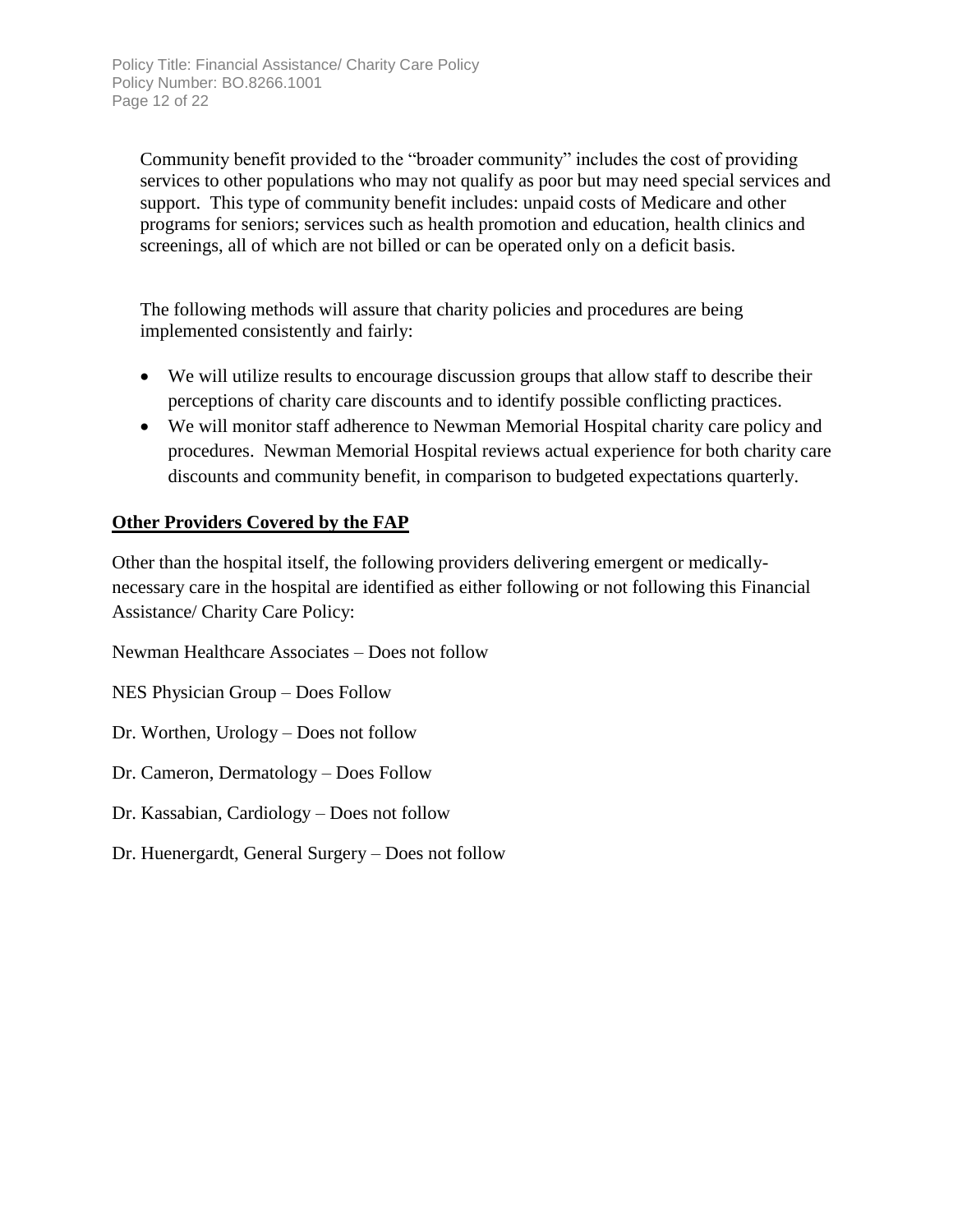Policy Title: Financial Assistance/ Charity Care Policy Policy Number: BO.8266.1001 Page 13 of 22



Financial Assistance/Charitable Care Determination

Dear Consumer,

Newman Memorial Hospital strives to be the best place to get care and receive care. The Hospital recognizes the financial cost associated with accessing such care. The Hospital offers the opportunity, for eligible consumers, to apply for financial assistance/charitable care determination. This service is designed to assist qualifying consumers who are in need of medical treatment the opportunity to reduce their financial obligation related to the medical services provided.

If you wish to apply for financial assistance/charitable care for those services provided to you, please complete the attached FA/CC Application and provide the required documentation needed to assess your eligibility for this program.

NMH requires the FA/CC Application and supporting documents to be returned to the Hospital's Financial Counselor, located within the Patient Business Services Department within fifteen (15) days of your official request to be considered to be eligible for this service. Eligibility is determined on an account by account basis and not eligible for those accounts that are greater than six (6) months old from the day services were originally provided.

If you have any questions or require assistance in the completion of the FC/CC Application, please call (580) 938-2551 Ext. 106.

Sincerely,

NMH Financial Counselor Newman Memorial Hospital Phone (580) 938-2551 Ext. 106 Fax (580) 938-2615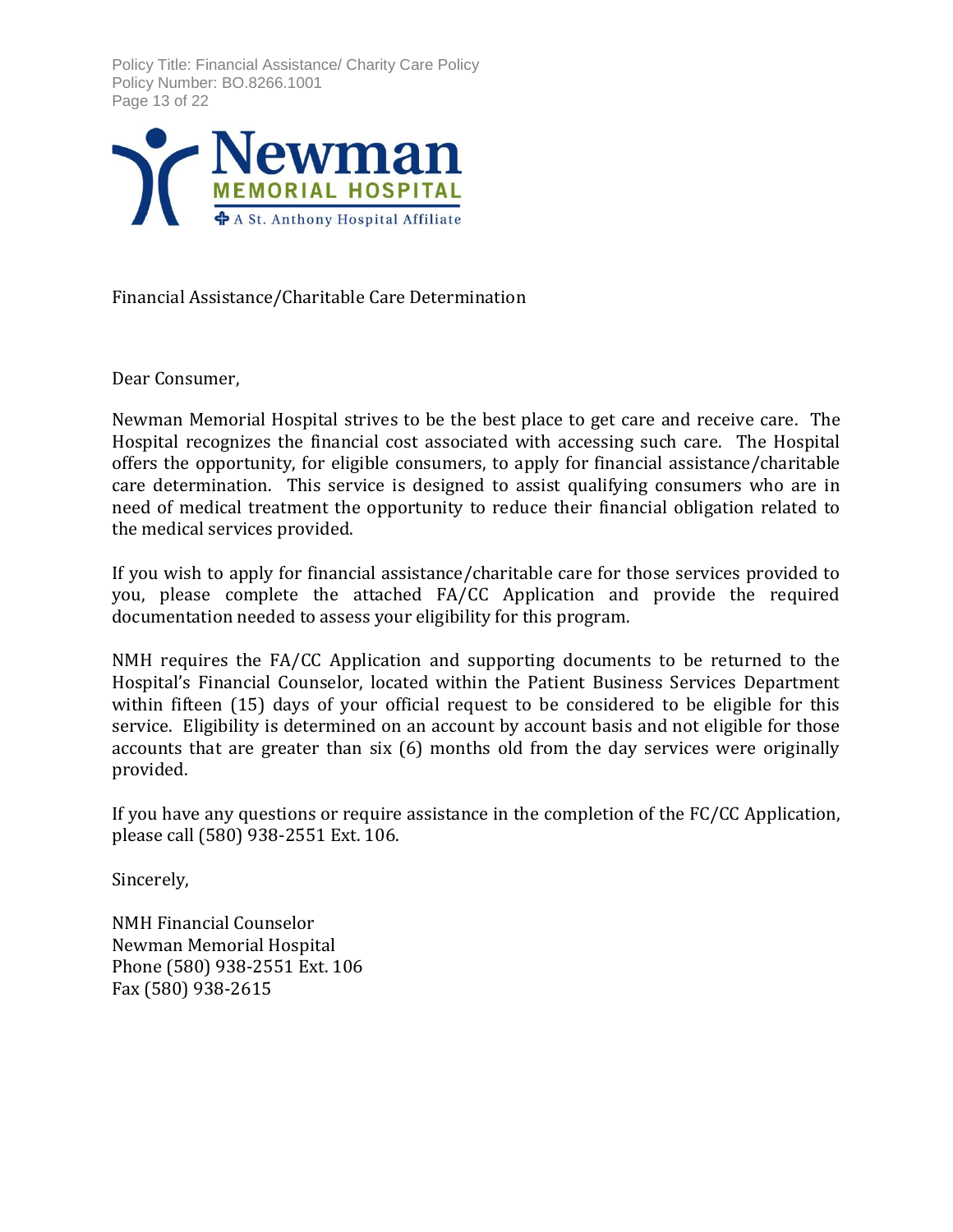# Financial Assistance/Charitable Care Application

| <b>Patient Name</b>                             | Social Security # | Date of Birth                         | Account#                           |
|-------------------------------------------------|-------------------|---------------------------------------|------------------------------------|
|                                                 |                   |                                       |                                    |
| Guarantor's Name                                | Social Security # | Date of Birth                         | Relationship to Patient            |
| Guarantor's Address                             | City, State, Zip  | Home Phone                            | Length of Residence                |
| Previous Address                                | City, State, Zip  | <b>Marital Status</b>                 | # of Dependents in Household       |
| List names and Ages of Dependents in Household: |                   |                                       |                                    |
| Employer (Guarantor/Patient)                    |                   | Previous Employer (Guarantor/Patient) | Spouse Employer                    |
| Employer (Guarantor/Patient)                    |                   | Previous Employer (Guarantor/Patient) | Spouse Employer                    |
| Address                                         |                   | Address                               | Address                            |
| Job Title/Length of Employment                  |                   | Job Title/Length of Employment        | Job Title/Length of Employment     |
| Business Telephone #                            |                   | <b>Business Telephone #</b>           | <b>Business Telephone #</b>        |
| Hourly Rate                                     |                   | Hourly Rate                           | Hourly Rate                        |
| Monthly Income Gross                            |                   | Monthly Income Gross                  | Monthly Income Gross               |
| Monthly Income Net                              |                   | Monthly Income Net                    | Monthly Income Net                 |
| Other Income Source/Amount                      |                   | <b>Total Family Monthly Income</b>    | Total Family Income Last 12 Months |

Have you applied for Medicaid or any other State/County Assistance? (check one) Yes No (If denied, please attach a copy of the denial letter).

| <b>Application Date</b>                                  |     | Caseworker Name/Telephone Number |                                   |  |                              |
|----------------------------------------------------------|-----|----------------------------------|-----------------------------------|--|------------------------------|
| Have you filed a bankruptcy? Yes No Chapter 7 Chapter 13 |     |                                  |                                   |  | Date filed Date of Discharge |
| Are you a Homeowner?                                     | No. | Approximate \$ Value             |                                   |  |                              |
| Approximate Balance on Loan                              |     |                                  | Yrs. Left on Loan <b>Franklin</b> |  |                              |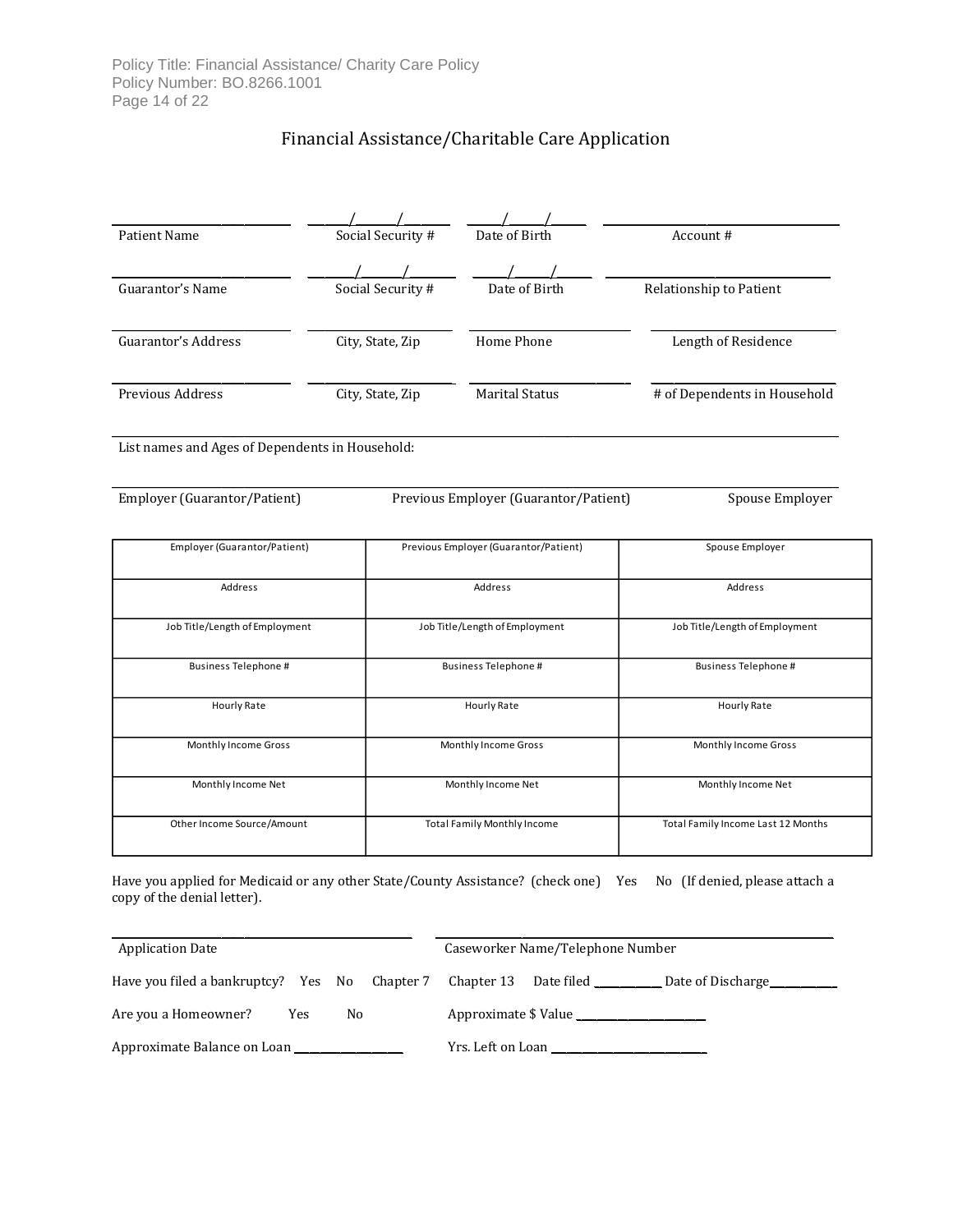| <b>Bank Name</b>  |                                                              | Checking Account # |                      |                 | Avg. Checking Balance |                     |
|-------------------|--------------------------------------------------------------|--------------------|----------------------|-----------------|-----------------------|---------------------|
| Savings Account # |                                                              |                    | Avg. Savings Balance |                 |                       |                     |
| Automobiles:      |                                                              |                    |                      |                 |                       |                     |
| Make:<br>1.       | Model:                                                       |                    | Year:                |                 | Payment Amount:       | <b>Balance Due:</b> |
| Make:<br>2.       | Model:                                                       |                    | Year:                | Payment Amount: |                       | <b>Balance Due:</b> |
|                   | Other Assets (Stocks, Bonds, Property, Boat, Business, etc.) |                    |                      |                 |                       |                     |
| Description       | Monthly Payment                                              | Payment To         |                      | Account#        | <b>Balance Due</b>    | Limit               |
| Rent/Mortgage     | \$                                                           |                    |                      |                 | \$                    | \$                  |
| Charge Cards      | \$                                                           |                    |                      |                 | \$                    | \$                  |
|                   | \$                                                           |                    |                      |                 | \$                    | \$                  |
|                   | \$                                                           |                    |                      |                 | \$                    | \$                  |
| <b>Bank Loans</b> | \$                                                           |                    |                      |                 | \$                    | \$                  |
|                   | \$                                                           |                    |                      |                 | \$                    | \$                  |
| School Loans      | \$                                                           |                    |                      |                 | \$                    | \$                  |

#### List Other Expenses Below

|                  | Monthly Payment |                | Monthly Payment |                | Monthly Payment |
|------------------|-----------------|----------------|-----------------|----------------|-----------------|
| Food             |                 | Medication     |                 | Auto Insurance | ◡               |
| <b>Utilities</b> |                 | Life Insurance | ч               | <b>Other</b>   |                 |
| Gas (Car)        |                 | Medical Bills  |                 | Other          |                 |
| Total \$         |                 | Total \$       |                 | Total \$       |                 |

#### TOTAL MONTHLY EXPENSES \$

Note: Attach additional sheet if necessary.

Important: income verification must be attached – W-2, pay stub, tax return, etc.

#### **CERTIFICATION**

- 1. I, the undersigned, certify that the completed information in this document is true and accurate to the best of my knowledge.
- 2. I will apply for any and all assistance that may be available to help pay this bill.
- 3. I understand the information submitted is subject to verification; therefore, I grant permission and authorize any bank, insurance co., real estate co., financial institution and credit grantors of any kind to disclose to any authorized agent of Newman Memorial Hospital, information as to my past and present accounts, policies, experiences and all pertinent information related thereto. I authorize Newman Memorial Hospital to perform a credit check for both guarantor/patient and spouse.

| Signature (Guarantor/Patient) | Date | Witness | Date |
|-------------------------------|------|---------|------|
| Signature (Spouse)            | Date | Witness | Date |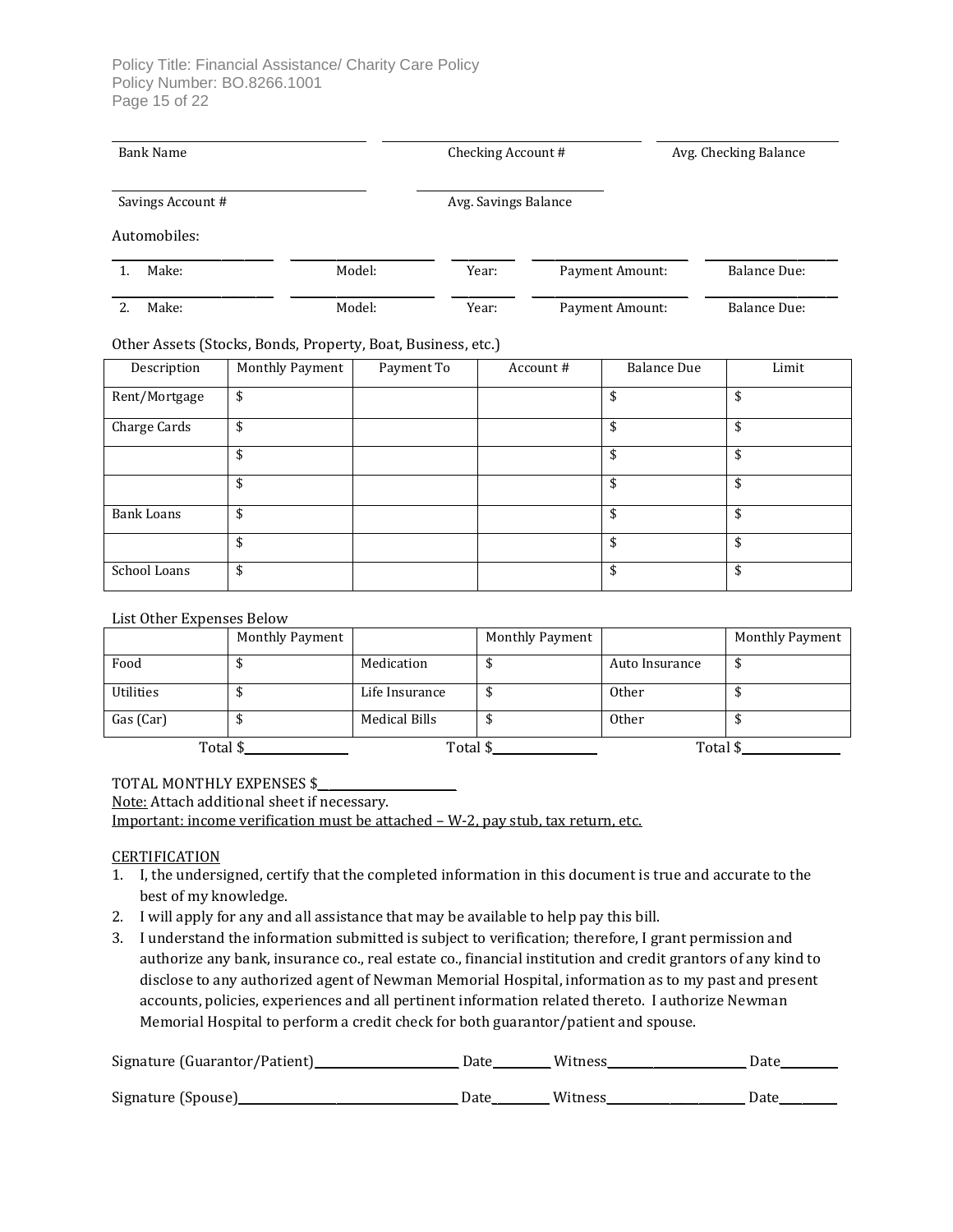# **DIRECTIONS FOR COMPLETING FINANCIAL ASSISTANCE APPLICATION**

- **1.** Complete the patient name, patient's social security number, patient's date of birth, and the hospital account number(s) if known.
- **2.** Complete the guarantor name, relationship to patient, guarantor's date of birth, and guarantor's social security number. If the guarantor is the same as the patient, note "Same" in this field.
- **3.** Complete the guarantor's address, home telephone number and length of residence at this address.
- **4.** Complete the guarantor's previous address (if current residence is less than two years), guarantor's marital status, and number of dependents living in household. If there are no dependents, please mark "-0-"in the dependent field.
- **5.** List the names and ages of dependents.
- **6.** Complete the employer information for the guarantor or patient, depending upon who has responsibility for the balance. Please complete the name of the employer, the employer's address, the guarantor/patient's job title and length of employment. Please also include the guarantor/patient's business telephone number, hourly (or salary) rate, and the monthly income (both gross and net). If there is no employment, please note how expenses are being met.
- **7.** Complete the previous employer information for the guarantor/patient. This includes the employer's name and address, the guarantor/patient's job title and length of employment, business telephone number, hourly rate, and monthly income (both gross and net). If there is no prior employment, mark "N/A."
- **8.** Complete the income information for the guarantor/patient's spouse. Include the name of the employer, the employer's address, job title/length of employment, business telephone number, hourly rate, and monthly income (both gross and net). If the spouse is unemployed, or there is no spouse, mark "N/A."
- **9.** Complete the other income source/amount. This is for child support, social security, bonus amounts from employers, etc. This also includes rental income, alimony, pension income, welfare and VA benefits. Complete the total family income (add the guarantor/patient net income), then complete the total family income from the last 12 months. If there has been no income, please note how expenses are being met.
- **10.** Complete the questions regarding Medicaid and other State/County assistance. Please advise if you have applied for assistance (and on what date). Please provide the assigned Caseworker's name and telephone number. You may attach a separate sheet if needed. Please mark N/A if this field does not apply to you.
- **11.** Please indicate if you have ever filed bankruptcy. If you have not filed bankruptcy, please mark "No." Please verify that all questions have been completed. Attach additional paper if needed for any explanations.
- **12.** Please complete the homeowner information. If you are a homeowner, please note the approximate dollar value, the approximate balance on the loan, and the number of years left on the loan. If you are not a homeowner, please mark "No."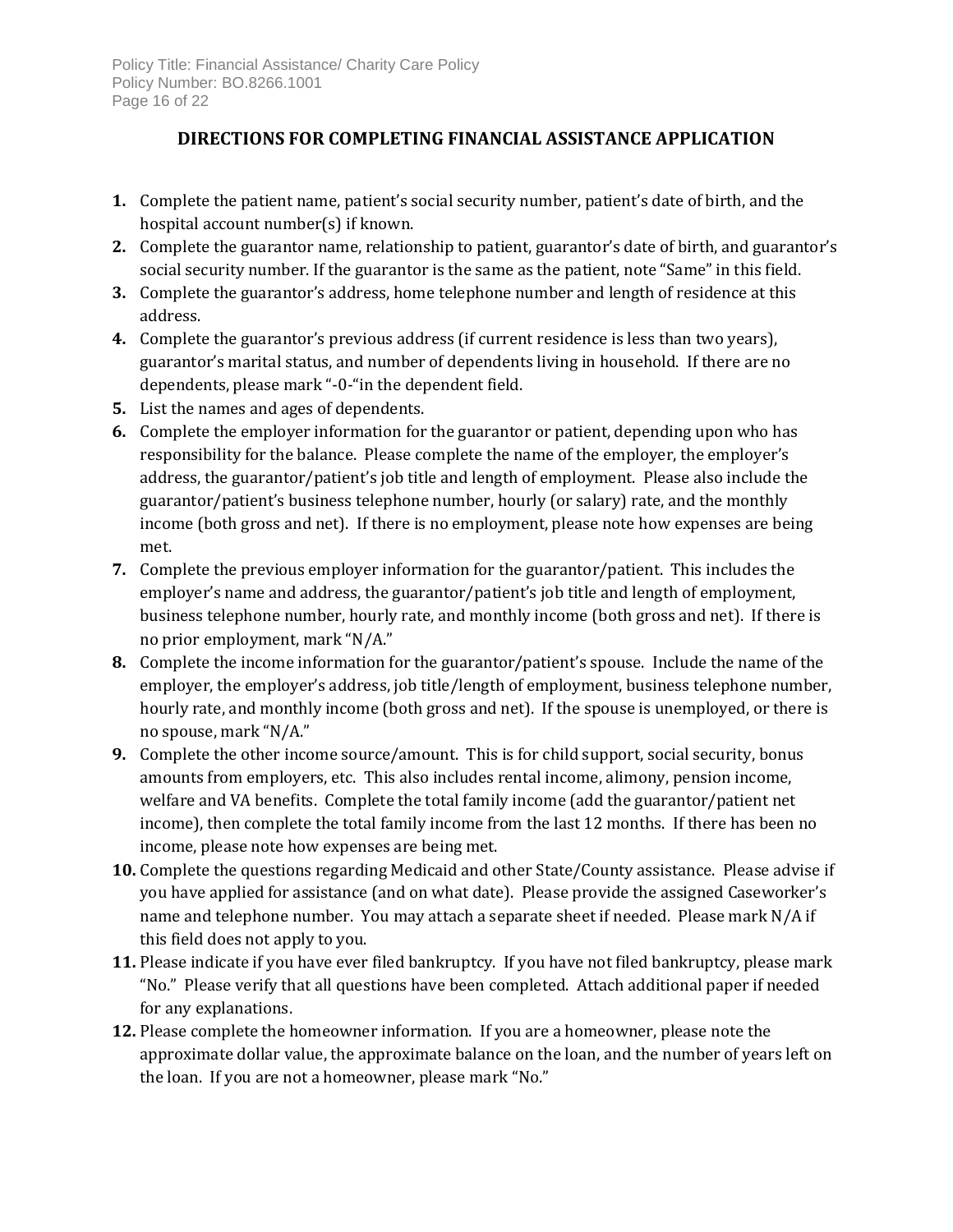Policy Title: Financial Assistance/ Charity Care Policy Policy Number: BO.8266.1001 Page 17 of 22

- **13.** Please complete the banking information as requested and list the bank name. Complete the checking account number and provide the average checking account balance. Please do the same for the savings account field. If there is no savings account, please place "N/A" in the savings field.
- **14.** For automobile information, please list the make, model and year of your vehicle. Please list the monthly payment amount and the current balance.
- **15.** Please complete the section listing other assets you may have. This includes stocks, bonds, property, boats and businesses you may own. Use additional paper if needed to give complete details. If there are no additional assets, please mark "N/A."

### **HOW TO COMPLETE THE MONTHLY EXPENSE SECTION**

**Rent/Mortgage:** Please verify the amount you are paying in rent or by mortgage. Indicate to whom the payment is made, the account number and the current balance due. If you do not pay rent or mortgage, please note why you have no payment or if you live with relatives or others. Use additional paper if needed.

**Charge Cards:** Please indicate any charge card payments you are currently making. Please indicate the monthly payment amount, to which the payment is made, the account number and the current balance due. Please indicate the credit limit for each card. Use additional paper if needed to complete this field. If you have no charge cards, please note "N/A."

**Bank Loans:** Please indicate any bank loans you may be paying. Indicate the monthly payment amount, to which the payment is made, the account number and the current balance due. Use additional paper if needed to fully explain this field. If you have no bank loans, please mark "N/A."

**School Loans:** Please list any educational loans you may be paying. This can include, but not be limited to, college loans, private school loans (or tuition), day-care expenses or any other loans that apply to education. Please use additional paper if needed. Please specify if you are paying school loans, etc. If this does not apply to you, please mark "N/A."

#### **LIST OTHER MONTHLY EXPENSES:**

**Food:** Please list the amount paid for food on a monthly basis.

**Utilities:** Please list the amount paid on a monthly basis for electricity, gas, water, trash and any other utility you may pay. Pleas add these and place the total (for all of them) in the utilities section. If there are no monthly utilities paid, please mark "N/A" and explain. Use a separate sheet of paper if needed.

**Gas (Car):** Please list the amount paid on a monthly basis for transportation needs related to your vehicle. If there is no payment made on a monthly basis for gas, please mark the field "N/A."

**Medication:** Please add the amounts you pay on a monthly basis for medication needs. If there are several prescriptions or medications you take, please add them together and place the total amount in this section. If there are no monthly medication payments, please place "N/A" in this section.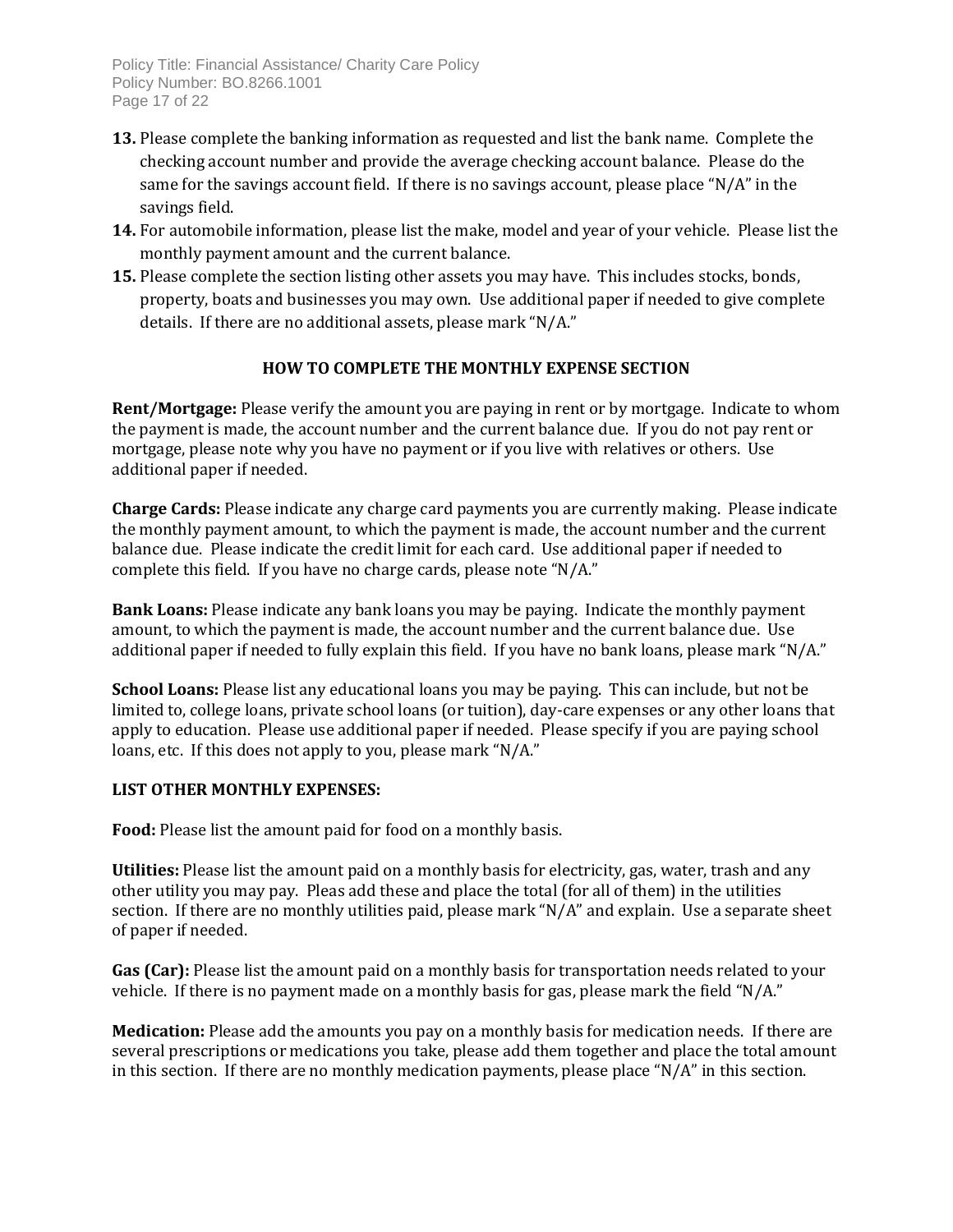Policy Title: Financial Assistance/ Charity Care Policy Policy Number: BO.8266.1001 Page 18 of 22

**Life Insurance:** If you have a life insurance policy, please indicate the monthly amount you pay. If there is no payment, please place "N/A" in this section.

**Medical Bills:** Please add any medical bills you may be paying on a monthly basis. This may include, but not be limited to, physician bills, insurance co-pays, insurance deductibles, other hospital bills, radiology bills, ambulance bills, etc. Please use a separate sheet of paper to list these amounts. Add them together and place the total amount in this section. If there are no monthly medical payments being made, please place "N/A" in this section.

**Auto Insurance:** Please place the total amount you pay on a monthly basis for auto insurance. If you pay on a quarterly basis, please divide the quarterly payment by 3 and place the amount in this section. If you pay every 6 months, please divide the total amount you pay by 6 and place the amount in this section. If there is no monthly payment being made, please mark "N/A?" **Other:** This includes any monthly payments you currently are making that are not listed in the previous sections. Please provide details of what you are paying, to whom, and the balances due. Please use a separate sheet of paper if needed. If this section doesn't apply to you, mark "N/A."

**Total Monthly Payments:** Please total all the above payments and place the amount in this section.

### **DOCUMENTS NEEDED TO JUSTIFY INCOME**

If social security income: copy of check or a copy of bank statement showing most recent social security check deposit.

If unemployed: verification of any compensation received. Example: unemployment compensation, workers compensation, etc.

If unemployed and receive no income: a letter of support written by the person or persons who are providing financial support.

If assistance from City Welfare: vouchers from each program that provides assistance to the individual. Example: food stamps, rental subsidy, fuel assistance, etc.

If child support and/or alimony are provided: copies of checks.

### **PLEASE READ THE FINE PRINT**

**Documentation:** Please notice that your signature indicates you have agreed to attach all income verification. In addition to the items requested by this application, you may attach bank statements, copies of social security checks (or letters). If there is no income, please verify how expenses are being met. It is important to explain a lack of income completely so that full consideration of your application can be made. If the guarantor/patient or the spouse is self-employed, please attach the last 2-3 months of bank statements. All documentation must be attached for full consideration. If the application is incomplete, it will be returned. We will not be responsible for follow-up on incomplete applications.

### **WHAT YOU ARE AGREEING TO:**

- **1.** Stating that the guarantor/patient has completed this form accurately.
- **2.** Stating that the guarantor/patient will apply for any assistance to pay this bill. This may include acquiring a bank loan or putting the balance on your credit card.
- **3.** Authorizing Newman Memorial Hospital to obtain credit information and perform a credit check.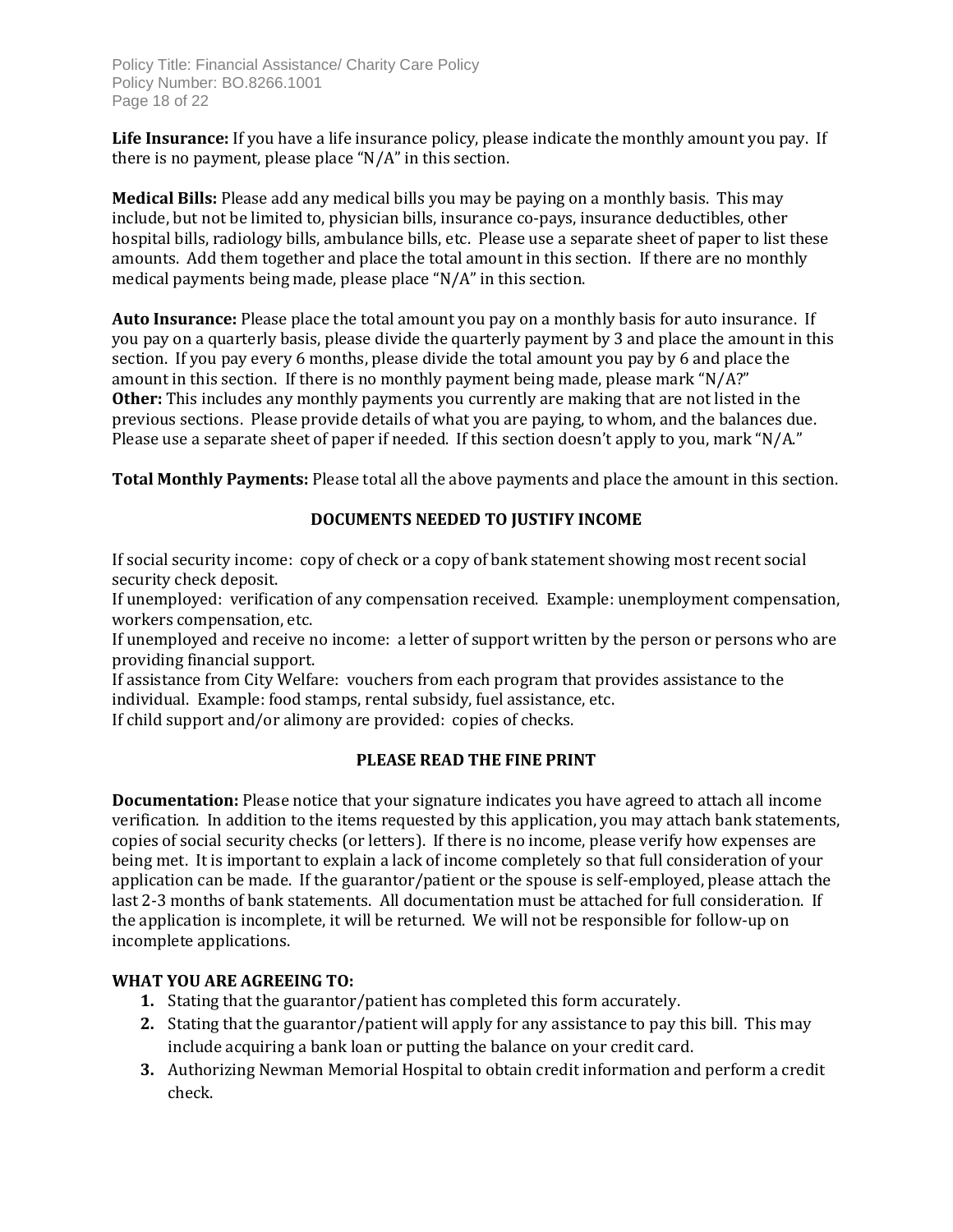Policy Title: Financial Assistance/ Charity Care Policy Policy Number: BO.8266.1001 Page 19 of 22

### **FINANCIAL ASSISTANCE CHECKLIST**

### INFORMATION REQUIRED FOR COMPLETE APPLICATION (Check if yes)

- $\Box$  The demographic information is completed for patient and guarantor (i.e., address, etc.).
- $\Box$  The dependent information is completed (i.e., number in household, names, ages, etc.).
- $\Box$  The employment and income information is completed for the patient/guarantor and spouse.
- □ A copy of most recent year's IRS Tax Return is attached.
- $\Box$  A copy of most current pay stub is attached.
- $\Box$  If no income is documented, attach an explanation for how expenses are being met.
- $\Box$  If the patient/guarantor has filed bankruptcy, all questions are answered.
- $\Box$  If the patient/guarantor is a homeowner, all questions are answered.
- $\Box$  Information is completed for banking information (i.e., checking and savings accounts).
- $\Box$  Information is completed for automobile.
- $\Box$  Information is completed for other assets.
- $\Box$  Rent and utility receipts for the past 3 months.
- $\Box$  The expense/monthly payment information is completed.
- $\Box$  Does all information look reasonable?
- $\Box$  Are there any luxurious items listed that might prevent patient/guarantor from paying the bill (e.g., country club dues, maid or lawn service, boat, high cable bills, etc.)?
- $\Box$  Has the patient/guarantor and spouse signed and dated the form?
- $\Box$  Has the witness signed and dated the form?
- □ Compare the Total Family Monthly Income to the Total Monthly Expenses. Can the patient/guarantor afford to make monthly payments? If so, contact the patient/guarantor to establish payment arrangements. **STOP**.
- $\Box$  If the patient/guarantor cannot afford monthly payments, use the FPL Guidelines to determine if the patient/guarantor qualifies for Financial Assistance.
- $\Box$  If the patient qualifies for Financial Assistance, forward all information to Business Office Manager to review and approve.
- $\Box$  If the patient does not qualify for Financial Assistance, send denial for Financial Assistance letter to patient/guarantor.
- $\Box$  If the application is incomplete, return application and all supporting documentation to patient with a letter indicating what is required and that it needs to be returned.
- $\Box$  The Business Office Manager needs to approve and forward to the CFO all discounts over \$5,000 for approval.
- $\Box$  The Business Office Manager will return all supporting documentation to the Financial Representative to send acceptance for a Financial Assistance letter to the patient and to enter information on the Charity Log.
- $\Box$  The Financial Account Representative will enter the percentage of charity eligibility on the account and send a reminder to the CFO.
- $\Box$  The Financial Representative will send an acceptance for Financial Assistance letter to the patient and file.

 $\_$  , and the set of the set of the set of the set of the set of the set of the set of the set of the set of the set of the set of the set of the set of the set of the set of the set of the set of the set of the set of th

□ The Business Office Manager selects this chart for Quality Review.

Signature – Financial Representative Date Date Date Date

\_\_\_\_\_\_\_\_\_\_\_\_\_\_\_\_\_\_\_\_\_\_\_\_\_\_\_\_\_\_\_\_\_\_\_\_\_\_\_\_\_\_\_\_\_\_\_\_\_\_\_\_\_\_\_\_ \_\_\_\_\_\_\_\_\_\_\_\_\_\_\_\_\_\_\_\_\_ Signature – Financial Representative Date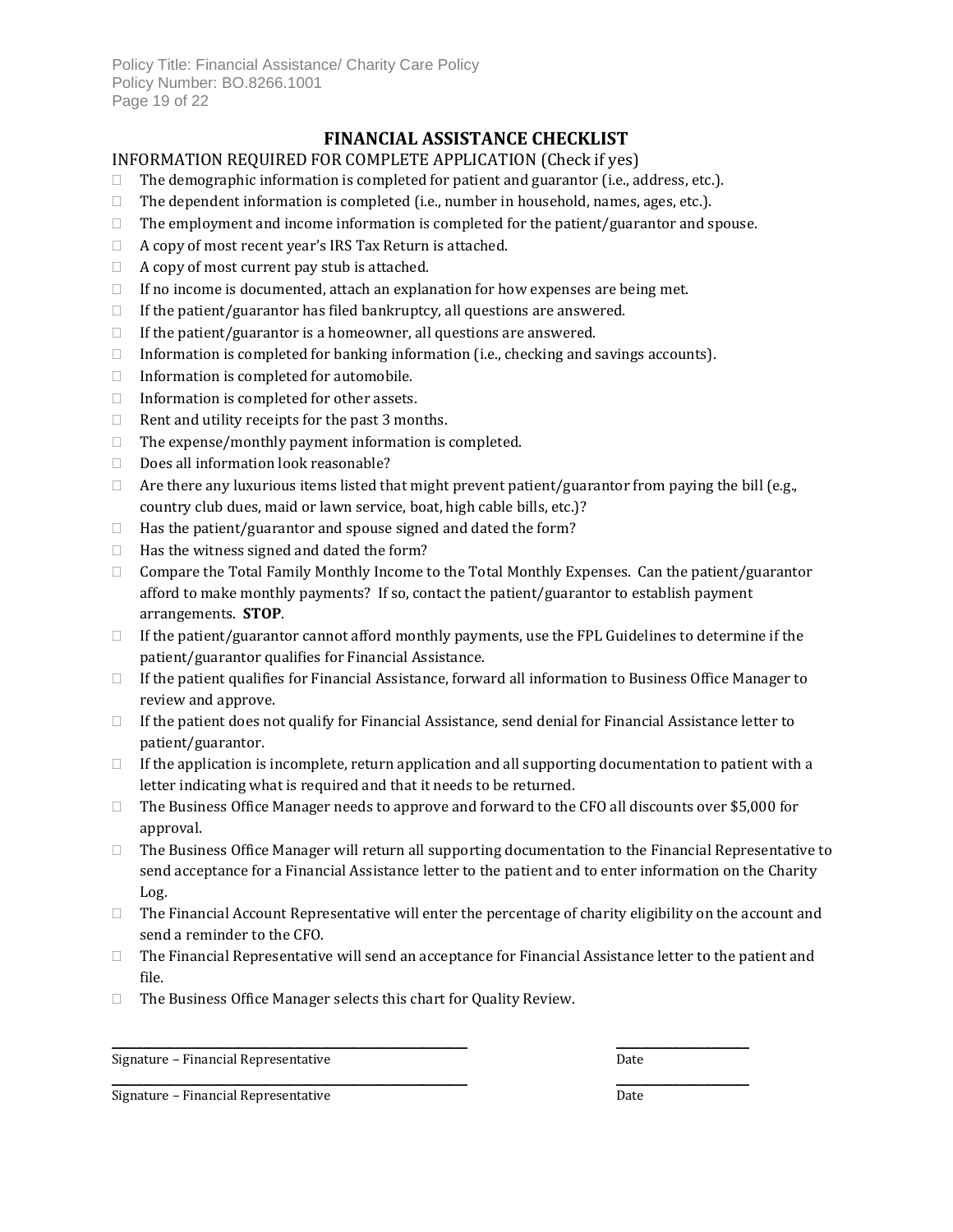Policy Title: Financial Assistance/ Charity Care Policy Policy Number: BO.8266.1001 Page 20 of 22

# **Application Form – Presumptive Eligibility**

|       | My name is (please print): |                                                         |      |  |  |
|-------|----------------------------|---------------------------------------------------------|------|--|--|
|       | Last                       | First                                                   | M.I. |  |  |
| 1 am: | The Patient                | The Patient's Guarantor                                 |      |  |  |
|       |                            | Neither (Please state your relationship to the Patient: |      |  |  |

#### *Instructions:*

- *1. Please indicate that the Patient is eligible for charity care discount because the Patient is in one or more of the following categories.*
- *2. More than one copy of this form may be required if it is to be completed by more than one individual (e.g., Patient, Guarantor, etc.).*

| #   | Is category<br>applicable? |    | Is relevant document<br>attached? |    |                                                                                                                                                                                           |  |  |  |
|-----|----------------------------|----|-----------------------------------|----|-------------------------------------------------------------------------------------------------------------------------------------------------------------------------------------------|--|--|--|
| 1.  | yes                        | no | yes                               | no | Patient has received care from and/or has participated in<br>Women's, Infants and Children's (WIC) programs.                                                                              |  |  |  |
| 2.  | yes                        | no | yes                               | no | Patient is homeless and/or has received care from a homeless<br>clinic.                                                                                                                   |  |  |  |
| 3.  | yes                        | no | yes                               | no | Patient is eligible for and is receiving food stamps.                                                                                                                                     |  |  |  |
| 4.  | yes                        | no | yes                               | no | Patient's family is eligible for and is participating in subsidized<br>school lunch programs.                                                                                             |  |  |  |
| 5.  | yes                        | no | yes                               | no | Patient qualifies for other state or local assistance programs that are<br>unfunded or the patient's eligibility has been dismissed due to a<br>technicality (i.e., Medicaid spend-down). |  |  |  |
| 6.  | yes                        | no | yes                               | no | Family or friends of a patient have provided information<br>establishing the patient's inability to pay.                                                                                  |  |  |  |
| 7.  | yes                        | no | yes                               | no | The patient's street address is in an affordable or subsidized<br>housing development.                                                                                                    |  |  |  |
| 8.  | yes                        | no | yes                               | no | Patient/guarantor's wages are insufficient for garnishment, as<br>defined by state law.                                                                                                   |  |  |  |
| 9.  | yes                        | no | yes                               | no | Patient is deceased with no known estate.                                                                                                                                                 |  |  |  |
| 10. |                            |    |                                   |    | Other - <b>Provide explanation</b>                                                                                                                                                        |  |  |  |
|     | Signature.                 |    |                                   |    | Date                                                                                                                                                                                      |  |  |  |
|     | Authorized by:             |    |                                   |    | Title:<br>Date                                                                                                                                                                            |  |  |  |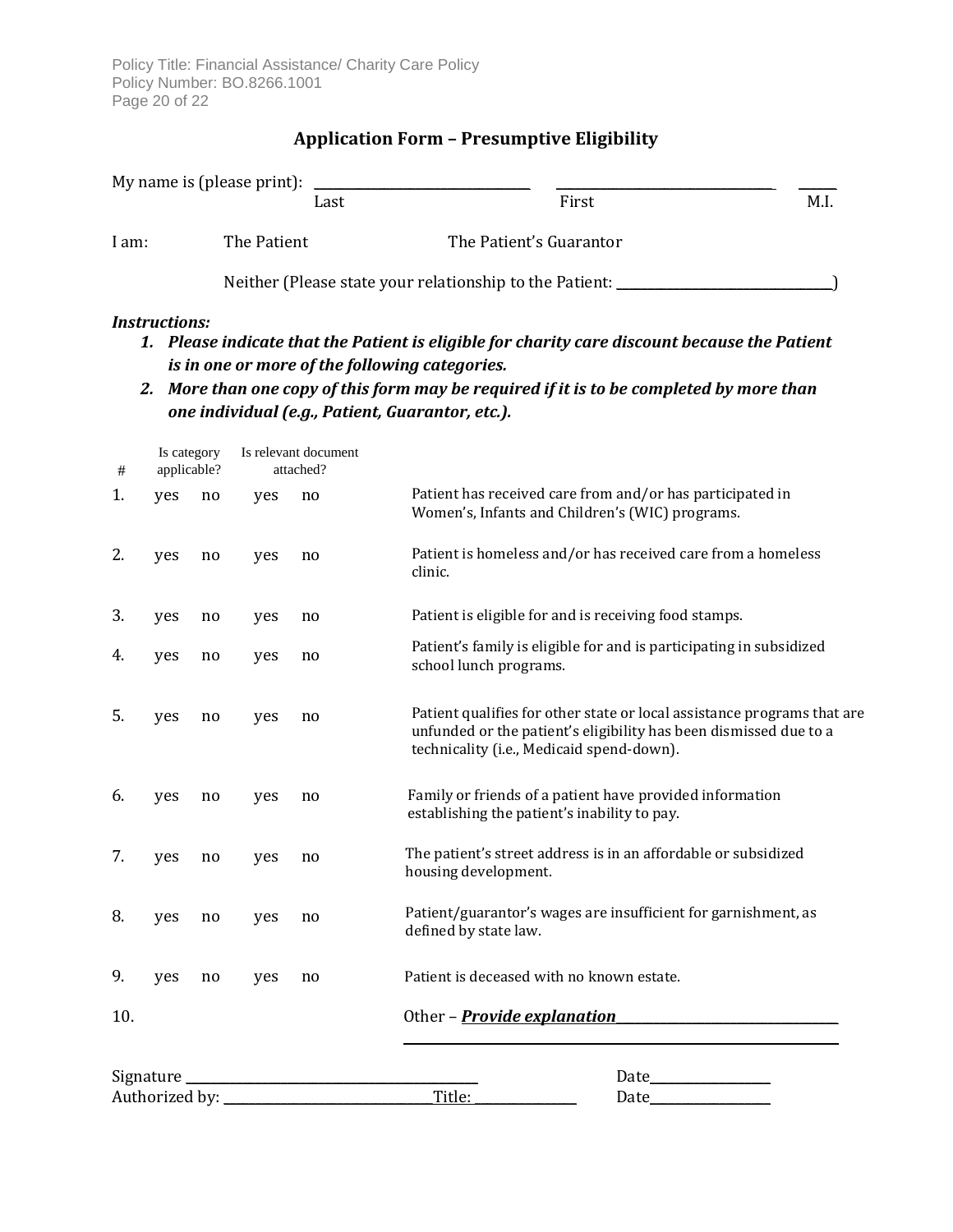Policy Title: Financial Assistance/ Charity Care Policy Policy Number: BO.8266.1001 Page 21 of 22

#### **Notification of Determination:**

After determining the patient's eligibility for financial assistance/charity care, the patient will be notified, by the organization Financial Councilor, in writing of the determination. If possible, verbal notification will be provided as well.

### **Eligibility of Financial Assistance/ Charity Care:**

Though Financial Assistance/Charitable Care is approved on a "per occurrence basis", NMH will maintain the application and records of consumers who apply for Financial Assistance/Charitable Care for a period of twenty-four (24) months. Individuals needing to apply for reoccurring assistance will only need to provide updated information concerning their financial status. NMH reserves the right to require consumers to complete the full application process each time the consumer is applying for Financial Assistance/Charitable Care.

### THIS SECTION IS PURPOSFULLY LEFT BLANK